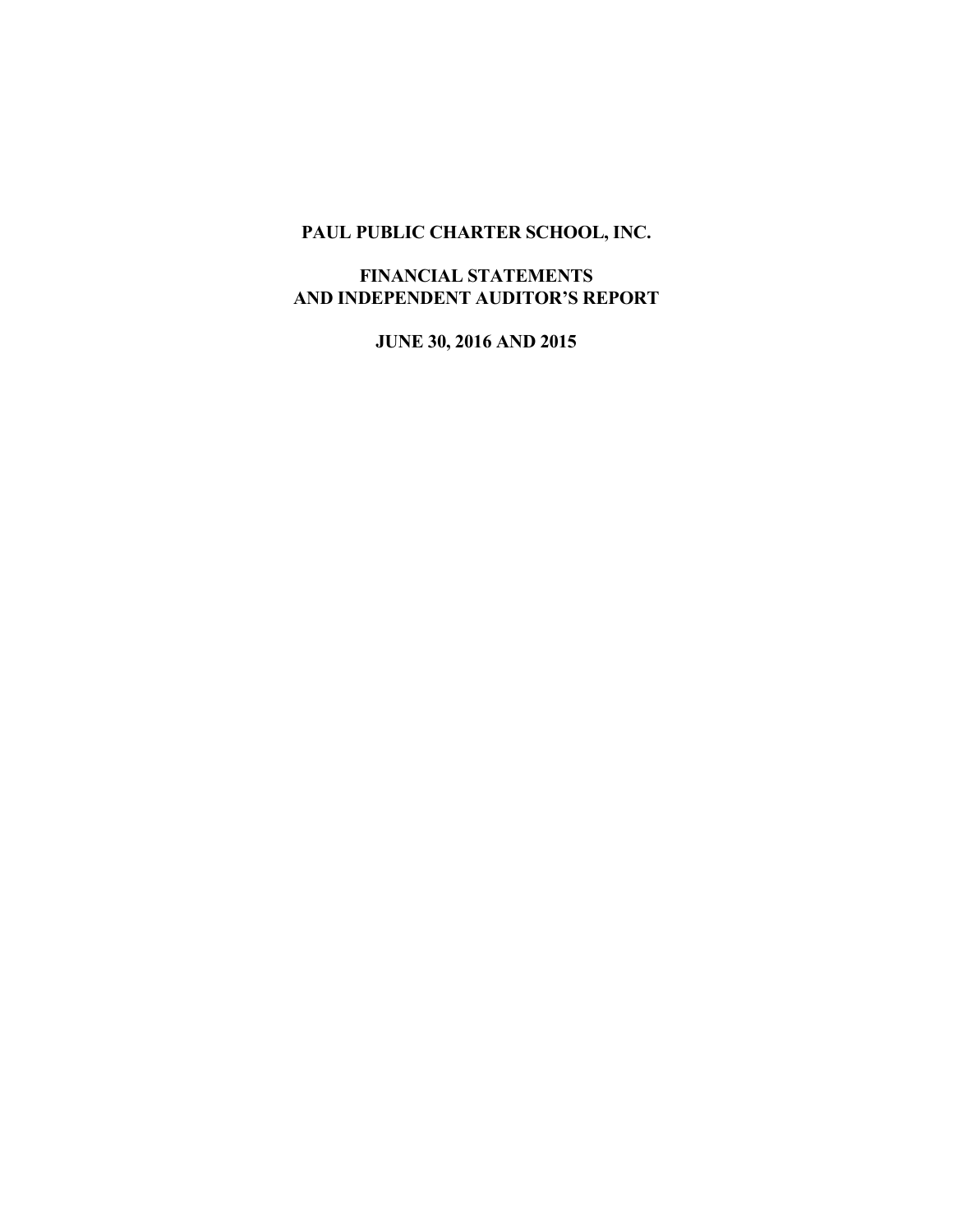## **TABLE OF CONTENTS**

| <b>INDEPENDENT AUDITOR'S REPORT</b>                                                                                                  | $1 - 2$        |
|--------------------------------------------------------------------------------------------------------------------------------------|----------------|
| <b>FINANCIAL STATEMENTS</b>                                                                                                          |                |
| <b>Statements of Financial Position</b>                                                                                              | 3              |
| <b>Statements of Activities</b>                                                                                                      | $\overline{4}$ |
| Statement of Functional Expenses, Year Ended June 30, 2016                                                                           | 5              |
| Statement of Functional Expenses, Year Ended June 30, 2015                                                                           | 6              |
| <b>Statements of Cash Flows</b>                                                                                                      | 7              |
| Notes to the Financial Statements                                                                                                    | $8 - 19$       |
| Independent Auditor's Report on Internal Controls Over Financial Reporting and on                                                    |                |
| Compliance and Other Matters Based on an Audit of Financial Statements<br>Performed in Accordance with Government Auditing Standards | $20 - 21$      |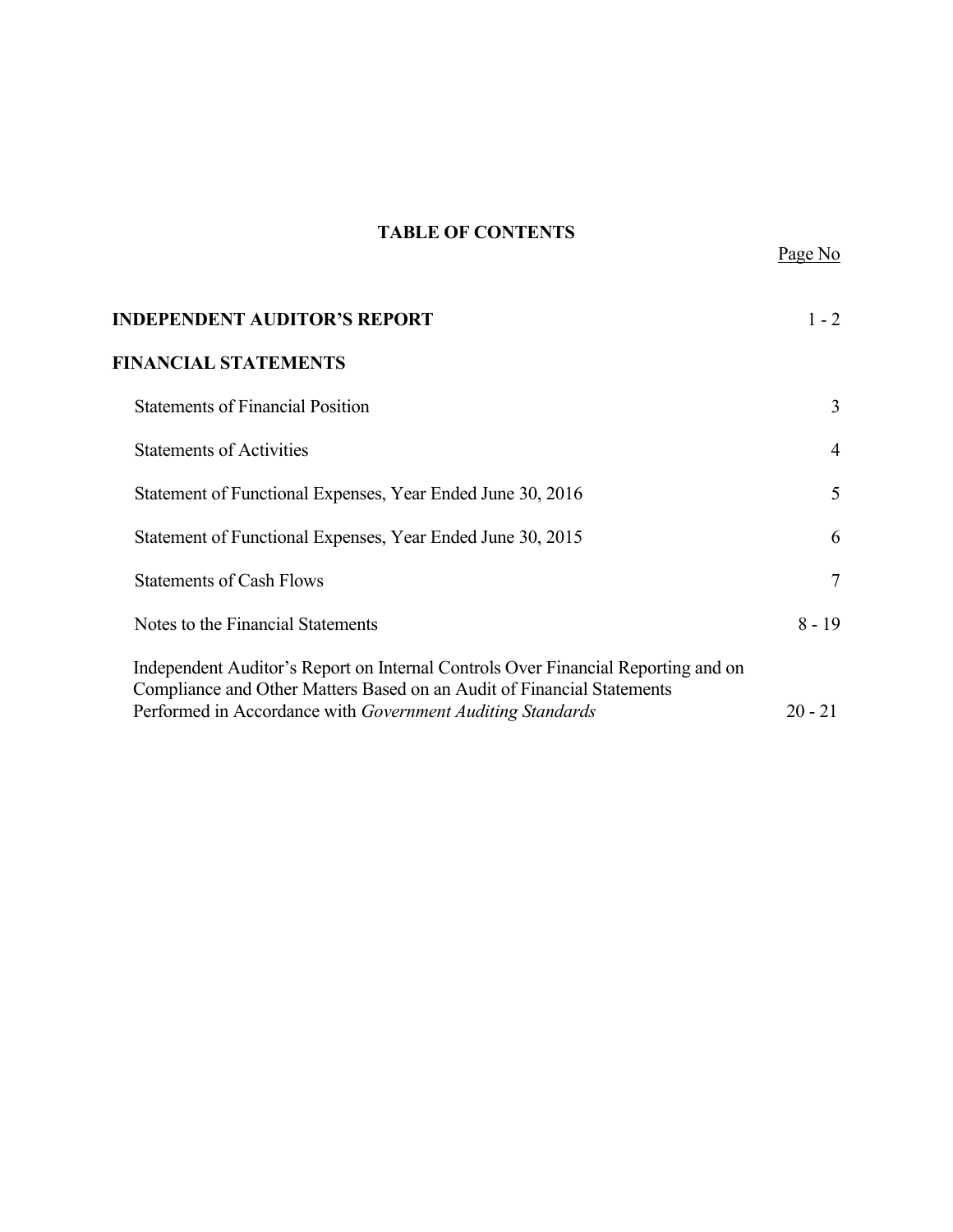

1730 Rhode Island Avenue, NW Suite 800 Washington, DC 20036 (202) 296-3306 Fax: (202) 296-0059

Independent Auditor's Report

The Board of Trustees Paul Public Charter School, Inc. Washington, DC

### **Report on the Financial Statements**

We have audited the accompanying financial statements of Paul Public Charter School, Inc., a nonprofit organization, which comprise the statements of financial position as of June 30, 2016 and 2015, and the related statements of activities, functional expenses, and cash flows for the years then ended, and the related notes to the financial statements.

#### *Management's Responsibility for the Financial Statements*

Management is responsible for the preparation and fair presentation of these financial statements in accordance with accounting principles generally accepted in the United States of America; this includes the design, implementation, and maintenance of internal control relevant to the preparation and fair presentation of financial statements that are free from material misstatement, whether due to fraud or error.

#### *Auditor's Responsibility*

Our responsibility is to express an opinion on these financial statements based on our audits. We conducted our audits in accordance with auditing standards generally accepted in the United States of America and the standards applicable to financial audits contained in *Government Auditing Standards,* issued by the Comptroller General of the United States. Those standards require that we plan and perform the audit to obtain reasonable assurance about whether the financial statements are free from material misstatement.

An audit involves performing procedures to obtain audit evidence about the amounts and disclosures in the financial statements. The procedures selected depend on the auditor's judgment, including the assessment of the risks of material misstatement of the financial statements, whether due to fraud or error. In making those risk assessments, the auditor considers internal control relevant to the entity's preparation and fair presentation of the financial statements in order to design audit procedures that are appropriate in the circumstances, but not for the purpose of expressing an opinion on the effectiveness of the entity's internal control. Accordingly, we express no such opinion. An audit also includes evaluating the appropriateness of accounting policies used and the reasonableness of significant accounting estimates made by management, as well as evaluating the overall presentation of the financial statements.

We believe that the audit evidence we have obtained is sufficient and appropriate to provide a basis for our audit opinion.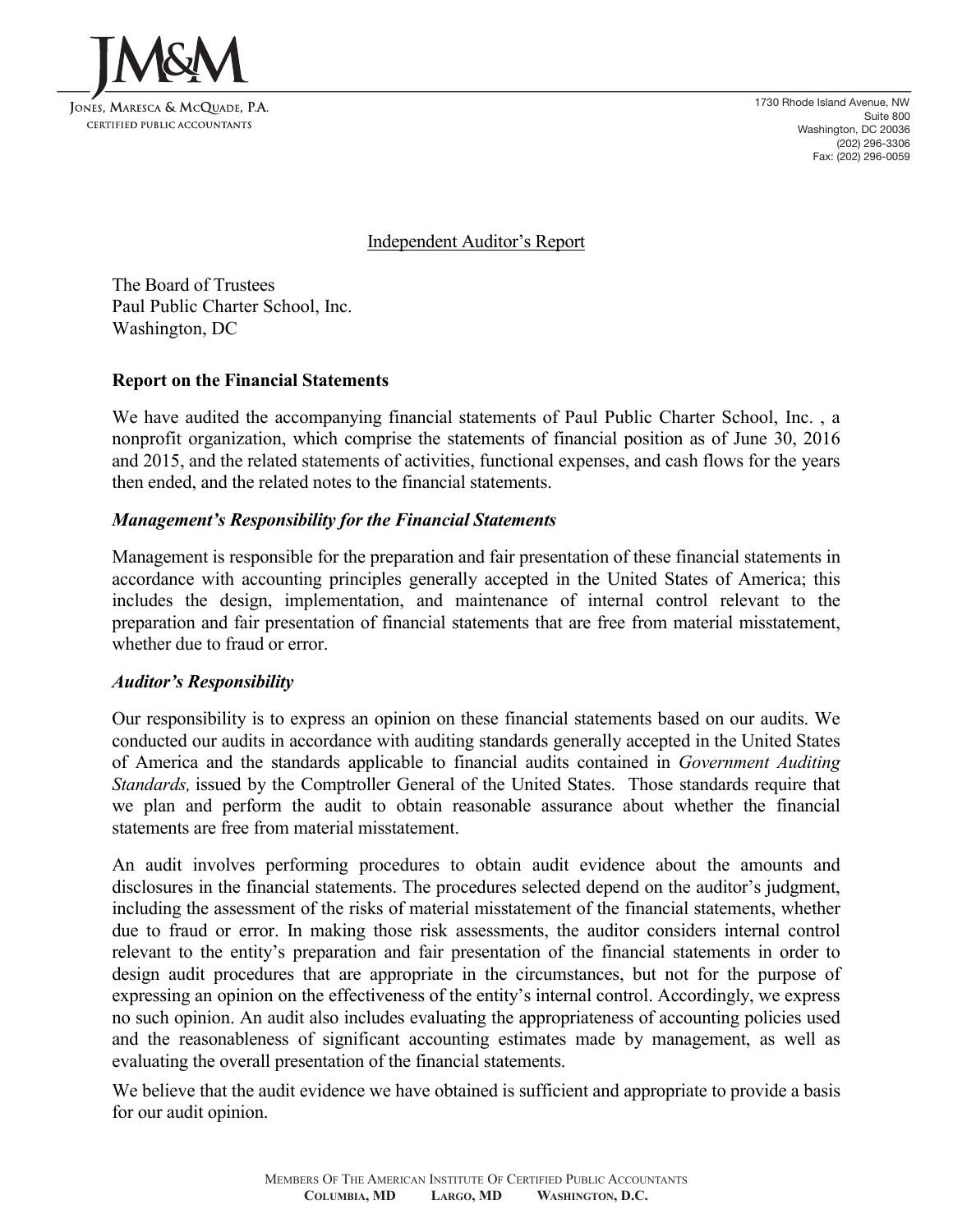Paul Public Charter School, Inc. Independent Auditor's Report Page 2

## *Opinion*

In our opinion, the financial statements referred to above present fairly, in all material respects, the financial position of Paul Public Charter School, Inc. as of June 30, 2016 and 2015, and the changes in its net assets and its cash flows for the years then ended in accordance with accounting principles generally accepted in the United States of America.

## **Other Reporting Required by** *Government Auditing Standards*

In accordance with *Government Auditing Standards*, we have also issued our report dated xxx, 2016 on our consideration of Paul Public Charter School, Inc.'s internal control over financial reporting and on our tests of its compliance with certain provisions of laws, regulations, contracts, and grant agreements and other matters. The purpose of that report is to describe the scope of our testing of internal control over financial reporting and compliance and the results of that testing, and not to provide an opinion on internal control over financial reporting or on compliance. That report is an integral part of an audit performed in accordance with *Government Auditing Standards* in considering Paul Public Charter School, Inc.'s internal control over financial reporting and compliance.

Jam Marsa & Ma Quade PA

Washington, DC December 7, 2016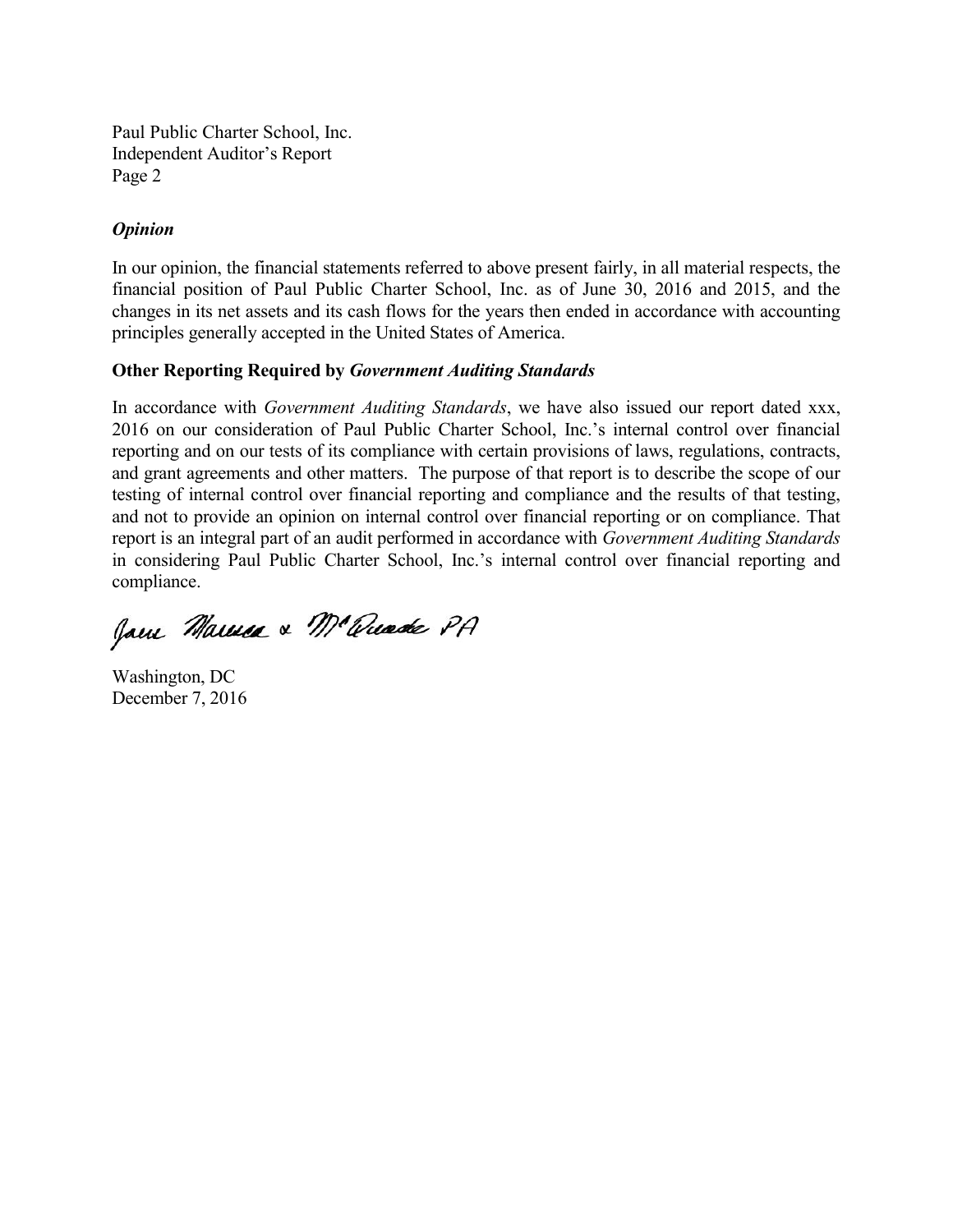#### **JUNE 30, 2016 AND 2015 PAUL PUBLIC CHARTER SCHOOL, INC. STATEMENTS OF FINANCIAL POSITION**

|                                                         | 2016            | 2015            |
|---------------------------------------------------------|-----------------|-----------------|
| <b>ASSETS</b>                                           |                 |                 |
| <b>CURRENT ASSETS</b>                                   |                 |                 |
| Cash and cash equivalents                               | \$<br>1,314,322 | \$<br>782,989   |
| Cash and cash equivalents restricted by debt agreements | 2,319           | 2,318           |
| Grants and accounts receivable                          | 219,933         | 407,217         |
| Prepaid expenses                                        | 8,407           | 144,253         |
| Investments                                             | 354,572         | 570,712         |
| <b>Total Current Assets</b>                             | 1,899,553       | 1,907,489       |
| PROPERTY AND EQUIPMENT, NET                             | 23,022,951      | 18,769,837      |
| <b>OTHER ASSETS</b>                                     |                 |                 |
| Investments restricted by debt agreements               | 2,070,971       | 2,200,000       |
| Deferred financing costs, net                           | 308,004         | 404,227         |
| Deferred rental asset                                   | 1,161,425       | 774,283         |
| <b>Total Other Assets</b>                               | 3,540,400       | 3,378,510       |
| <b>TOTAL ASSETS</b>                                     | \$28,462,904    | \$24,055,836    |
| <b>LIABILITIES AND NET ASSETS</b>                       |                 |                 |
| <b>CURRENT LIABILITIES</b>                              |                 |                 |
| Accounts payable and accrued expenses                   | \$<br>439,294   | \$<br>4,360,384 |
| Payroll and related liabilities                         | 918,292         | 1,058,723       |
| Deferred revenue                                        | 34,034          |                 |
| Capital lease payable, current portion                  | 14,463          | 20,813          |
| Long-term debt, current portion                         | 887,733         | 429,306         |
| <b>Total Current Liabilities</b>                        | 2,293,816       | 5,869,226       |
| <b>LONG-TERM LIABILITIES</b>                            |                 |                 |
| Capital lease payable, net of current portion           |                 | 14,463          |
| Long-term debt, net of current portion                  | 17,057,641      | 9,504,995       |
| Total Long-Term Liabilities                             | 17,057,641      | 9,519,458       |
| <b>TOTAL LIABILITIES</b>                                | 19,351,457      | 15,388,684      |
| <b>NET ASSETS</b>                                       |                 |                 |
| Unrestricted                                            | 9,110,447       | 8,556,152       |
| Temporarily restricted                                  | 1,000           | 111,000         |
| <b>Total Net Assets</b>                                 | 9,111,447       | 8,667,152       |
| <b>TOTAL LIABILITIES AND NET ASSETS</b>                 | \$28,462,904    | \$24,055,836    |

The accompanying notes are an integral part of these financial statements.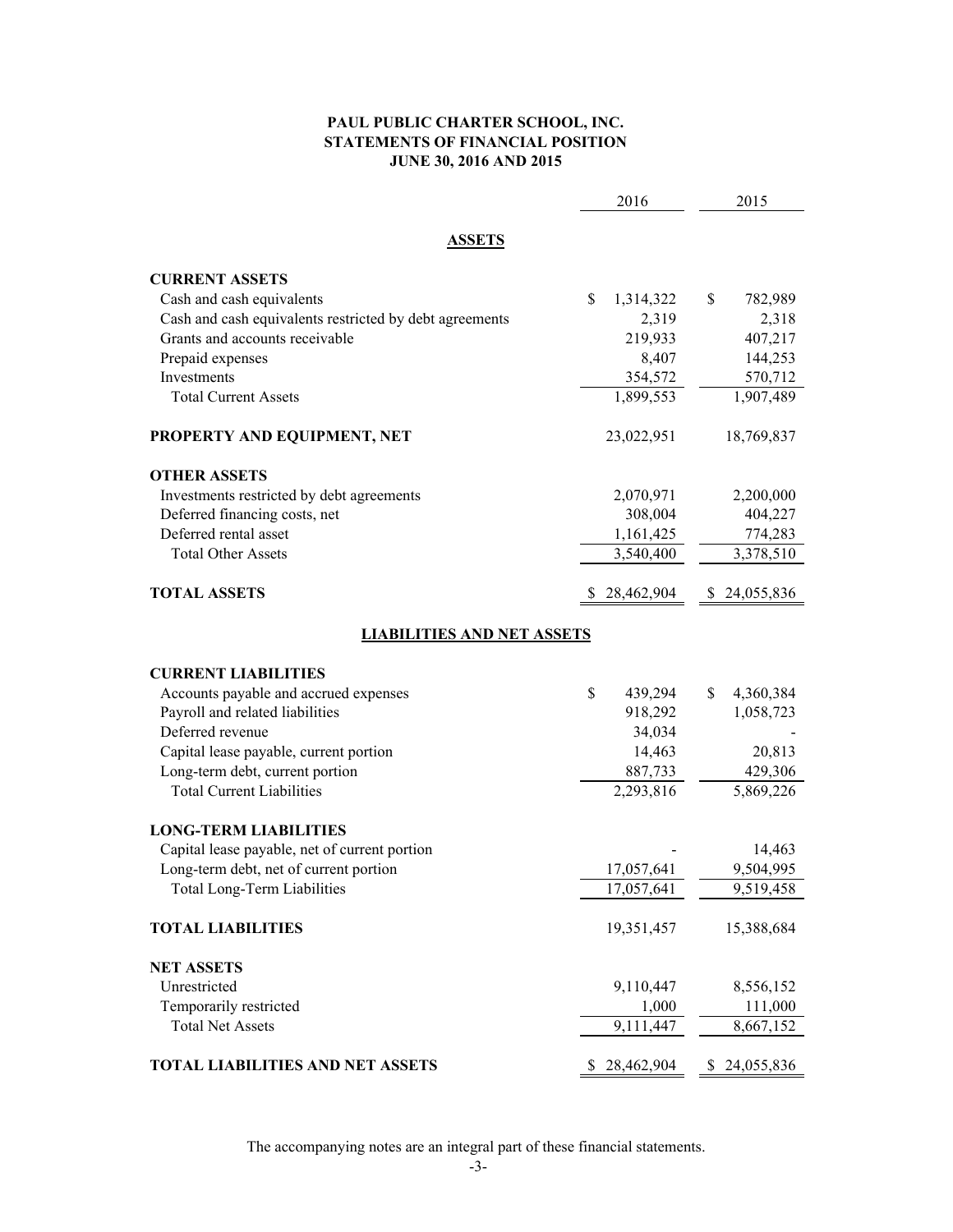#### **PAUL PUBLIC CHARTER SCHOOL, INC. STATEMENTS OF ACTIVITIES YEARS ENDED JUNE 30, 2016 AND 2015**

|                                       |              | 2016                      |             |              |                           |              |
|---------------------------------------|--------------|---------------------------|-------------|--------------|---------------------------|--------------|
|                                       | Unrestricted | Temporarily<br>Restricted | Total       | Unrestricted | Temporarily<br>Restricted | Total        |
| <b>REVENUE AND SUPPORT</b>            |              |                           |             |              |                           |              |
| Per pupil appropriations              | 9,878,990    | \$                        | \$9,878,990 | \$10,094,076 | \$                        | \$10,094,076 |
| Per pupil facility allowance          | 2,111,824    |                           | 2,111,824   | 2,153,472    |                           | 2,153,472    |
| Federal entitlements and grants       | 581,225      |                           | 581,225     | 1,011,962    |                           | 1,011,962    |
| Food services                         | 44,954       |                           | 44,954      | 58,666       |                           | 58,666       |
| Other grants and contributions        | 181,022      |                           | 181,022     | 62,334       | 11,000                    | 73,334       |
| In-kind contributions                 | 15,000       |                           | 15,000      | 77,565       |                           | 77,565       |
| Student activity fees                 | 60,000       |                           | 60,000      |              |                           |              |
| Net appreciation (depreciation) in    |              |                           |             |              |                           |              |
| fair value of investments             | 24,831       |                           | 24,831      | (52,964)     |                           | (52, 964)    |
| Interest income                       | 158          |                           | 158         |              |                           |              |
| Other income                          |              |                           |             | 5,319        |                           | 5,319        |
| Net assets released from restrictions | 110,000      | (110,000)                 |             | 296,233      | (296, 233)                |              |
| Total Revenue and Support             | 13,008,004   | (110,000)                 | 12,898,004  | 13,706,663   | (285, 233)                | 13,421,430   |
| <b>EXPENSES</b>                       |              |                           |             |              |                           |              |
| <b>Educational Programs</b>           | 10,793,466   |                           | 10,793,466  | 10,073,448   |                           | 10,073,448   |
| General and administrative            | 1,354,487    |                           | 1,354,487   | 2,013,690    |                           | 2,013,690    |
| Fundraising                           | 305,756      |                           | 305,756     | 448,881      |                           | 448,881      |
| <b>Total Expenses</b>                 | 12,453,709   |                           | 12,453,709  | 12,536,019   |                           | 12,536,019   |
| <b>CHANGE IN NET ASSETS</b>           | 554,295      | (110,000)                 | 444,295     | 1,170,644    | (285, 233)                | 885,411      |
| NET ASSETS, beginning of year         | 8,556,152    | 111,000                   | 8,667,152   | 7,385,508    | 396,233                   | 7,781,741    |
| NET ASSETS, end of year               | \$9,110,447  | 1,000<br>\$               | \$9,111,447 | \$8,556,152  | 111,000<br>S              | \$8,667,152  |

The accompanying notes are an integral part of these financial statements.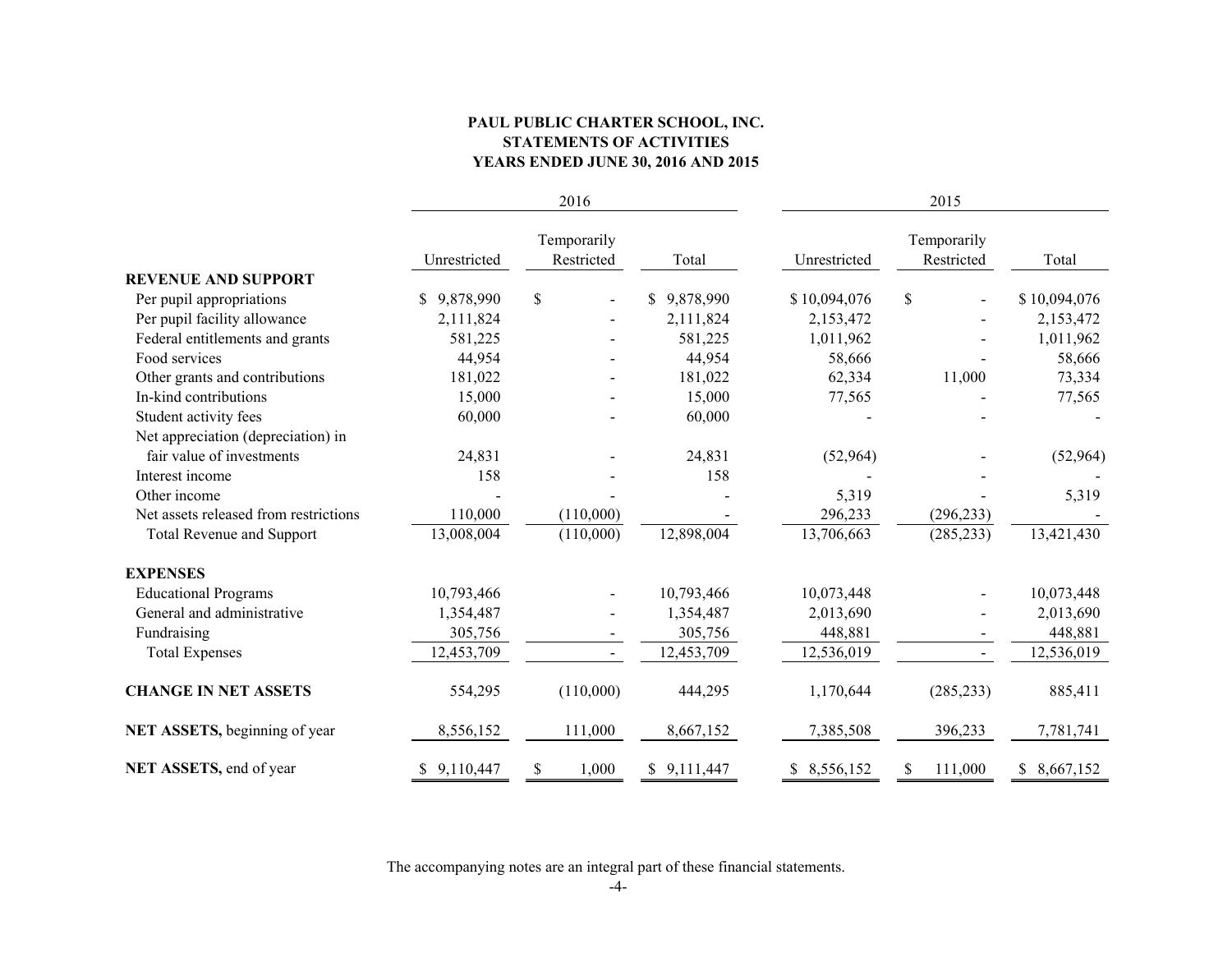#### **PAUL PUBLIC CHARTER SCHOOL, INC. STATEMENT OF FUNCTIONAL EXPENSES YEAR ENDED JUNE 30, 2016**

|                                   | Educational      | General and     |               |                  |
|-----------------------------------|------------------|-----------------|---------------|------------------|
|                                   | Programs         | Administrative  | Fundraising   | Total            |
| <b>Personnel Expenses</b>         |                  |                 |               |                  |
| Salaries                          | \$<br>4,909,295  | \$<br>739,635   | \$<br>161,836 | \$<br>5,810,766  |
| Employee benefits                 | 754,782          | 38,923          | 8,516         | 802,221          |
| Payroll taxes                     | 419,802          | 64,206          | 14,049        | 498,057          |
| Professional development          | 211,027          | 22,420          | 4,906         | 238,353          |
| Travel and meetings               | 50,866           | 7,663           | 1,677         | 60,206           |
| <b>Total Personnel Expenses</b>   | 6,345,772        | 872,847         | 190,984       | 7,409,603        |
| <b>Direct Student Costs</b>       |                  |                 |               |                  |
| Supplies and materials            | 67,297           |                 |               | 67,297           |
| Transportation                    | 96,084           |                 |               | 96,084           |
| Contracted instruction fees       | 565,996          |                 |               | 565,996          |
| Textbooks                         | 26,058           |                 |               | 26,058           |
| Food service                      | 345,072          |                 |               | 345,072          |
| Student assessments               | 65,866           |                 |               | 65,866           |
| Other student costs               | 254,737          |                 |               | 254,737          |
| <b>Total Direct Student Costs</b> | 1,421,110        |                 |               | 1,421,110        |
| <b>Occupancy Expenses</b>         |                  |                 |               |                  |
| Rent                              | 97,943           | 14,756          | 3,229         | 115,928          |
| Maintenance and repairs           | 76,922           | 11,588          | 2,536         | 91,046           |
| Utilities                         | 269,791          | 40,647          | 8,894         | 319,332          |
| Contracted building services      | 327,869          | 49,397          | 10,808        | 388,074          |
| <b>Total Occupancy Expenses</b>   | 772,525          | 116,388         | 25,467        | 914,380          |
| <b>Office Expenses</b>            |                  |                 |               |                  |
| Office supplies and materials     | 123,477          | 18,600          | 4,070         | 146,147          |
| Telecommunications                | 75,583           | 11,387          | 2,492         | 89,462           |
| Professional fees                 | 375,585          | 56,586          | 12,381        | 444,552          |
| Postage and shipping              | 15,753           | 2,374           | 519           | 18,646           |
| Marketing and recruitment         | 1,890            | 25,942          | 15,063        | 42,895           |
| Computer and related              | 91,786           | 13,828          | 3,026         | 108,640          |
| <b>Total Office Expenses</b>      | 684,074          | 128,717         | 37,551        | 850,342          |
| <b>General Expenses</b>           |                  |                 |               |                  |
| Insurance                         | 72,678           | 10,950          | 2,396         | 86,024           |
| Interest                          | 382,632          | 57,647          | 12,614        | 452,893          |
| Administration fee                | 113,158          | 17,049          | 3,730         | 133,937          |
| Depreciation and amortization     | 859,952          | 129,561         | 28,348        | 1,017,861        |
| Food service/catering             | 103,452          | 15,586          | 3,410         | 122,448          |
| Fees and licenses                 | 22,397           | 3,375           | 738           | 26,510           |
| Other general expense             | 15,716           | 2,367           | 518           | 18,601           |
| <b>Total General Expenses</b>     | 1,569,985        | 236,535         | 51,754        | 1,858,274        |
| <b>TOTAL EXPENSES</b>             | \$<br>10,793,466 | \$<br>1,354,487 | \$<br>305,756 | \$<br>12,453,709 |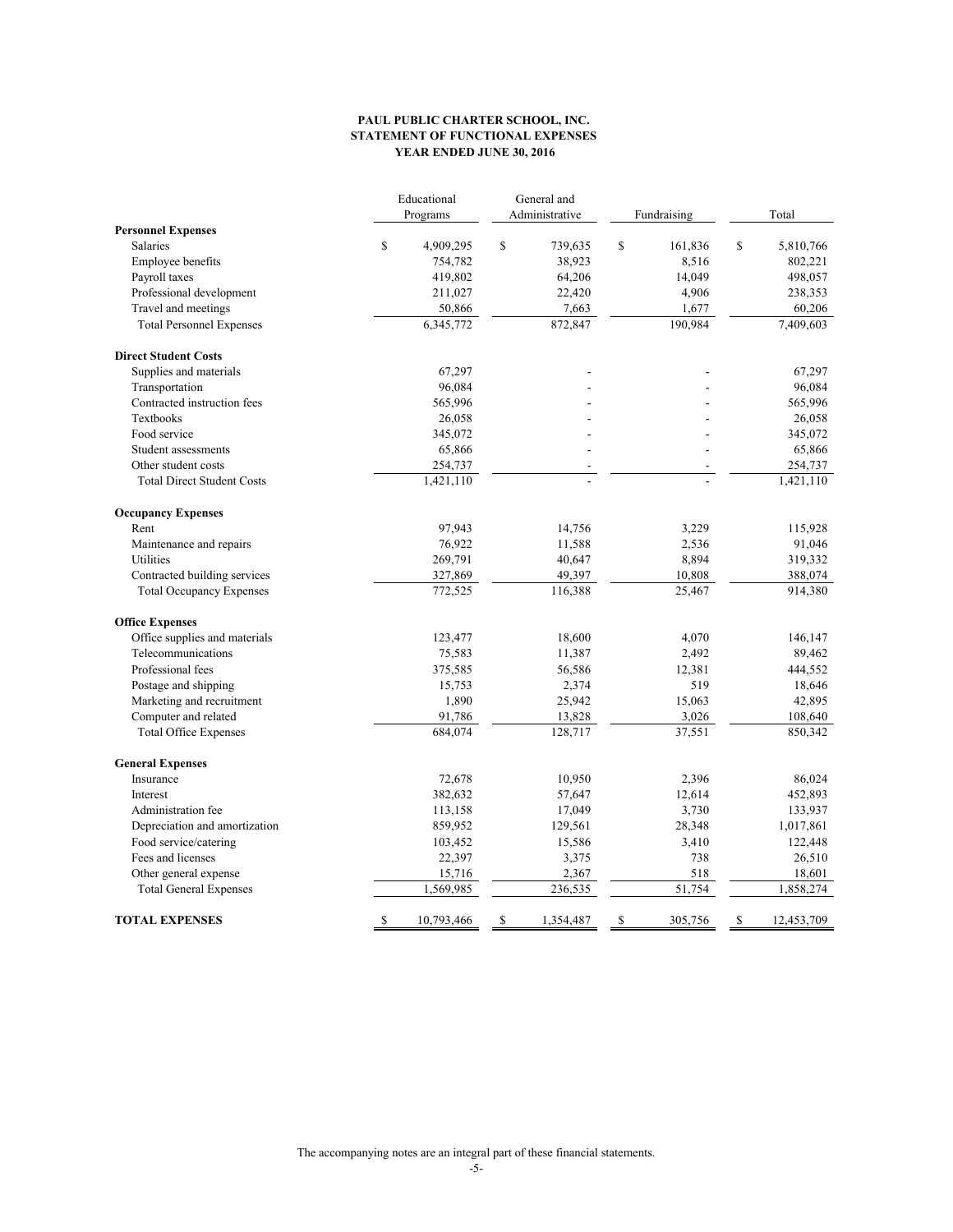#### **PAUL PUBLIC CHARTER SCHOOL, INC. STATEMENT OF FUNCTIONAL EXPENSES YEAR ENDED JUNE 30, 2015**

|                                   |              | Educational |              | General and    |              |             |               |            |
|-----------------------------------|--------------|-------------|--------------|----------------|--------------|-------------|---------------|------------|
|                                   |              | Programs    |              | Administrative |              | Fundraising |               | Total      |
| <b>Personnel Expenses</b>         |              |             |              |                |              |             |               |            |
| Salaries                          | \$           | 5,569,783   | \$           | 1,049,894      | \$           | 192,752     | \$            | 6,812,429  |
| Employee benefits                 |              | 833,035     |              | 137,914        |              | 21,238      |               | 992,187    |
| Payroll taxes                     |              | 481,892     |              | 46,963         |              | 25,764      |               | 554,619    |
| Professional development          |              | 203,688     |              | 32,632         |              | 4,013       |               | 240,333    |
| Travel and meetings               |              | 17,105      |              | 4,153          |              | 5,987       |               | 27,245     |
| <b>Total Personnel Expenses</b>   |              | 7,105,503   |              | 1,271,556      |              | 249,754     |               | 8,626,813  |
| <b>Direct Student Costs</b>       |              |             |              |                |              |             |               |            |
| Food service                      |              | 524,356     |              | 31,343         |              | 992         |               | 556,691    |
| Supplies and materials            |              | 100,219     |              |                |              |             |               | 100,219    |
| Transportation                    |              | 70,885      |              | 1,406          |              | 45          |               | 72,336     |
| Contracted instruction fees       |              | 392,120     |              |                |              |             |               | 392,120    |
| Textbooks                         |              | 9,725       |              |                |              |             |               | 9,725      |
| Student assessments               |              | 81,304      |              |                |              |             |               | 81,304     |
| Other student costs               |              | 114,803     |              |                |              | 22,565      |               | 137,368    |
| <b>Total Direct Student Costs</b> |              | 1,293,412   |              | 32,749         |              | 23,602      |               | 1,349,763  |
| <b>Occupancy Expenses</b>         |              |             |              |                |              |             |               |            |
| Rent                              |              | 94,867      |              | 18,759         |              | 4,257       |               | 117,883    |
| Maintenance and repairs           |              | 100,414     |              | 19,846         |              | 4,504       |               | 124,764    |
| Utilities                         |              | 202,076     |              | 38,518         |              | 8,741       |               | 249,335    |
| Contracted building services      |              | 265,045     |              | 52,411         |              | 11,894      |               | 329,350    |
| <b>Total Occupancy Expenses</b>   |              | 662,402     |              | 129,534        |              | 29,396      |               | 821,332    |
| <b>Office Expenses</b>            |              |             |              |                |              |             |               |            |
| Office supplies and materials     |              | 34,981      |              | 69,526         |              | 1,107       |               | 105,614    |
| Telecommunications                |              | 63,638      |              | 12,584         |              | 2,856       |               | 79,078     |
| Professional fees                 |              | 55,455      |              | 309,789        |              |             |               | 365,244    |
| Printing and copying              |              | 315         |              | 2,272          |              |             |               | 2,587      |
| Postage and shipping              |              | 1,742       |              | 16,097         |              | 15          |               | 17,854     |
| Marketing and recruitment         |              | 15,814      |              | 2,137          |              | 112,662     |               | 130,613    |
| Computer and related              |              | 95,011      |              | 18,787         |              | 4,264       |               | 118,062    |
| Memberships and subscriptions     |              | 2,621       |              | 19,582         |              | 2,495       |               | 24,698     |
| Other office expense              |              |             |              | 533            |              |             |               | 533        |
| <b>Total Office Expenses</b>      |              | 269,577     |              | 451,307        |              | 123,399     |               | 844,283    |
| <b>General Expenses</b>           |              |             |              |                |              |             |               |            |
| Insurance                         |              | 81,769      |              | 16,169         |              | 3,669       |               | 101,607    |
| Interest                          |              | 7,352       |              | 1,454          |              | 330         |               | 9,136      |
| Administration fee                |              | 132,457     |              |                |              |             |               | 132,457    |
| Depreciation and amortization     |              | 410,051     |              | 81,086         |              | 18,401      |               | 509,538    |
| Fees and licenses                 |              | 7,353       |              | 1,452          |              | 330         |               | 9,135      |
| Other general expense             |              | 5,390       |              | 22,757         |              |             |               | 28,147     |
| Food service/catering             |              | 98,182      |              | 5,626          |              |             |               | 103,808    |
| <b>Total General Expenses</b>     |              | 742,554     |              | 128,544        |              | 22,730      |               | 893,828    |
| <b>TOTAL EXPENSES</b>             | $\mathbb{S}$ | 10,073,448  | $\mathbb{S}$ | 2,013,690      | $\mathbb{S}$ | 448,881     | ${\mathbb S}$ | 12,536,019 |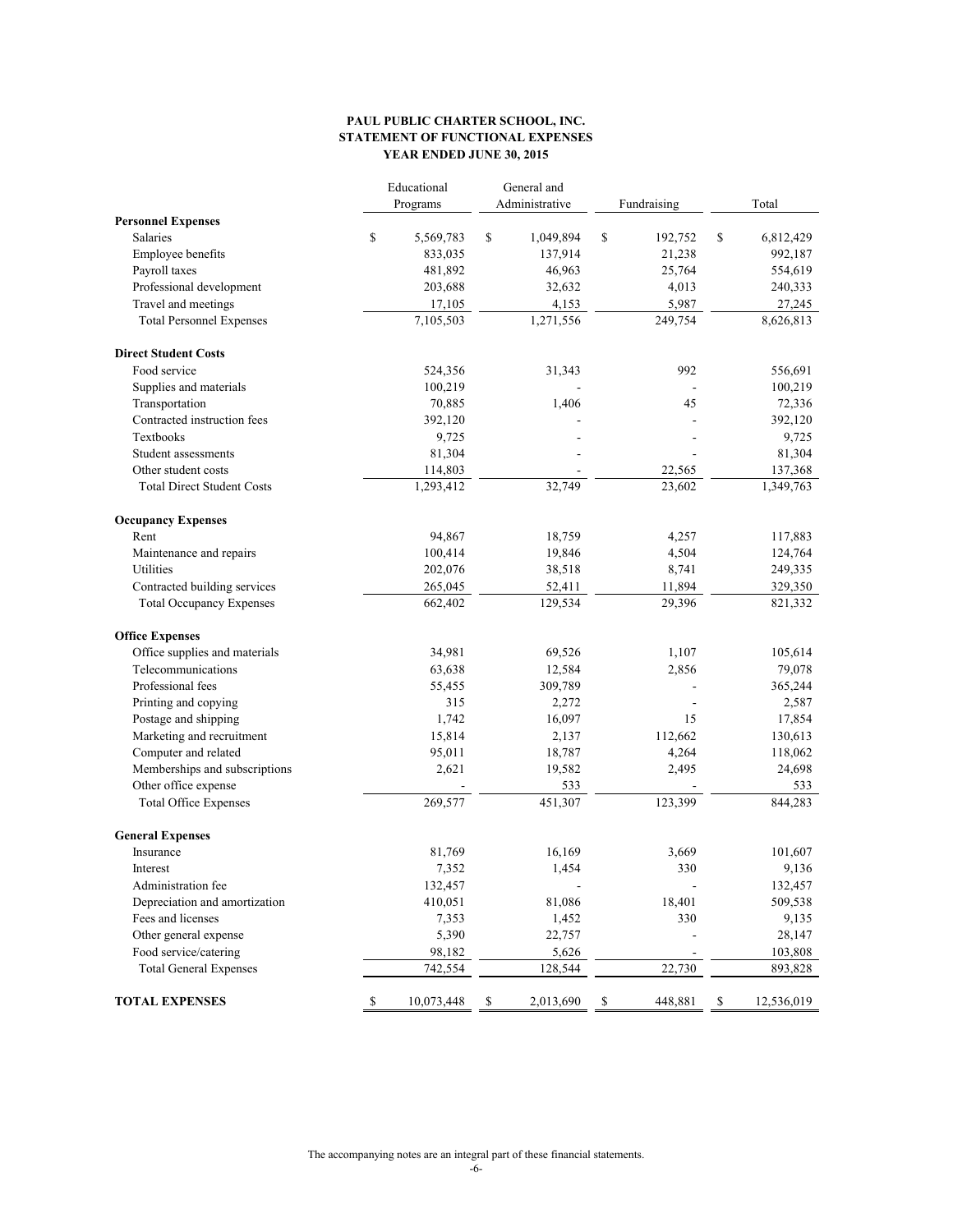#### **PAUL PUBLIC CHARTER SCHOOL, INC. STATEMENTS OF CASH FLOWS YEARS ENDED JUNE 30, 2016 AND 2015**

|                                                                     |              | 2016        | 2015           |
|---------------------------------------------------------------------|--------------|-------------|----------------|
|                                                                     |              |             |                |
| <b>CASH FLOWS FROM OPERATING ACTIVITIES</b><br>Change in net assets | \$           | 444,295     | \$<br>885,411  |
| Adjustments to reconcile change in net assets                       |              |             |                |
| provided by (used in) operating activities:                         |              |             |                |
| Depreciation and amortization of property and equipment             |              | 916,638     | 408,481        |
| Amortization of deferred financing costs                            |              | 101,223     | 101,057        |
| Net (appreciation) depreciation in fair value of investments        |              | (24, 831)   | 161,873        |
| (Increase) decrease in assets                                       |              |             |                |
| Cash and cash equivalents restricted by debt agreements             |              | (1)         | 3,479,269      |
| Grants and accounts receivable                                      |              | 187,284     | 590,437        |
| Prepaid expenses                                                    |              | 135,846     | (130, 362)     |
| Deferred rental asset                                               |              | (387, 142)  | (387, 141)     |
| Increase (decrease) in current liabilities                          |              |             |                |
| Accounts payable and accrued expenses                               |              | (3,921,090) | 3,276,012      |
| Payroll and related liabilities                                     |              | (140, 431)  | 3,185          |
| Deferred revenue                                                    |              | 34,034      | (123, 264)     |
| Net Cash Provided By Operating Activities                           |              | (2,654,175) | 8,264,958      |
|                                                                     |              |             |                |
| <b>CASH FLOWS FROM INVESTING ACTIVITIES</b>                         |              |             |                |
| Purchase of property and equipment                                  |              | (5,169,752) | (13, 495, 200) |
| Purchase of investments                                             |              |             | (2,900,899)    |
| Proceeds from sale of investments                                   |              | 370,000     | 3,658,325      |
| Net Cash Used In Investing Activities                               |              | (4,799,752) | (12, 737, 774) |
| <b>CASH FLOWS FROM FINANCING ACTIVITIES</b>                         |              |             |                |
| Proceeds from long term debt                                        |              | 8,448,218   | 5,961,253      |
| Principal payments on long term debt                                |              | (437, 145)  | (26,952)       |
| Principal payments on capital lease                                 |              | (20, 813)   | (19, 800)      |
| Deferred financing costs incurred                                   |              | (5,000)     |                |
| Repayments on line of credit                                        |              |             | (1,021,000)    |
| Net Cash Provided By Financing Activities                           |              | 7,985,260   | 4,893,501      |
| NET CHANGE IN CASH AND CASH EQUIVALENTS                             |              | 531,333     | 420,685        |
| CASH AND CASH EQUIVALENTS, beginning of year                        |              | 782,989     | 362,304        |
| CASH AND CASH EQUIVALENTS, end of year                              | \$           | 1,314,322   | \$<br>782,989  |
| <b>SUPPLEMENTAL INFORMATION</b>                                     |              |             |                |
| Cash paid for interest                                              | $\mathbb{S}$ | 452,893     | \$<br>9,136    |

The accompanying notes are an integral part of these financial statements.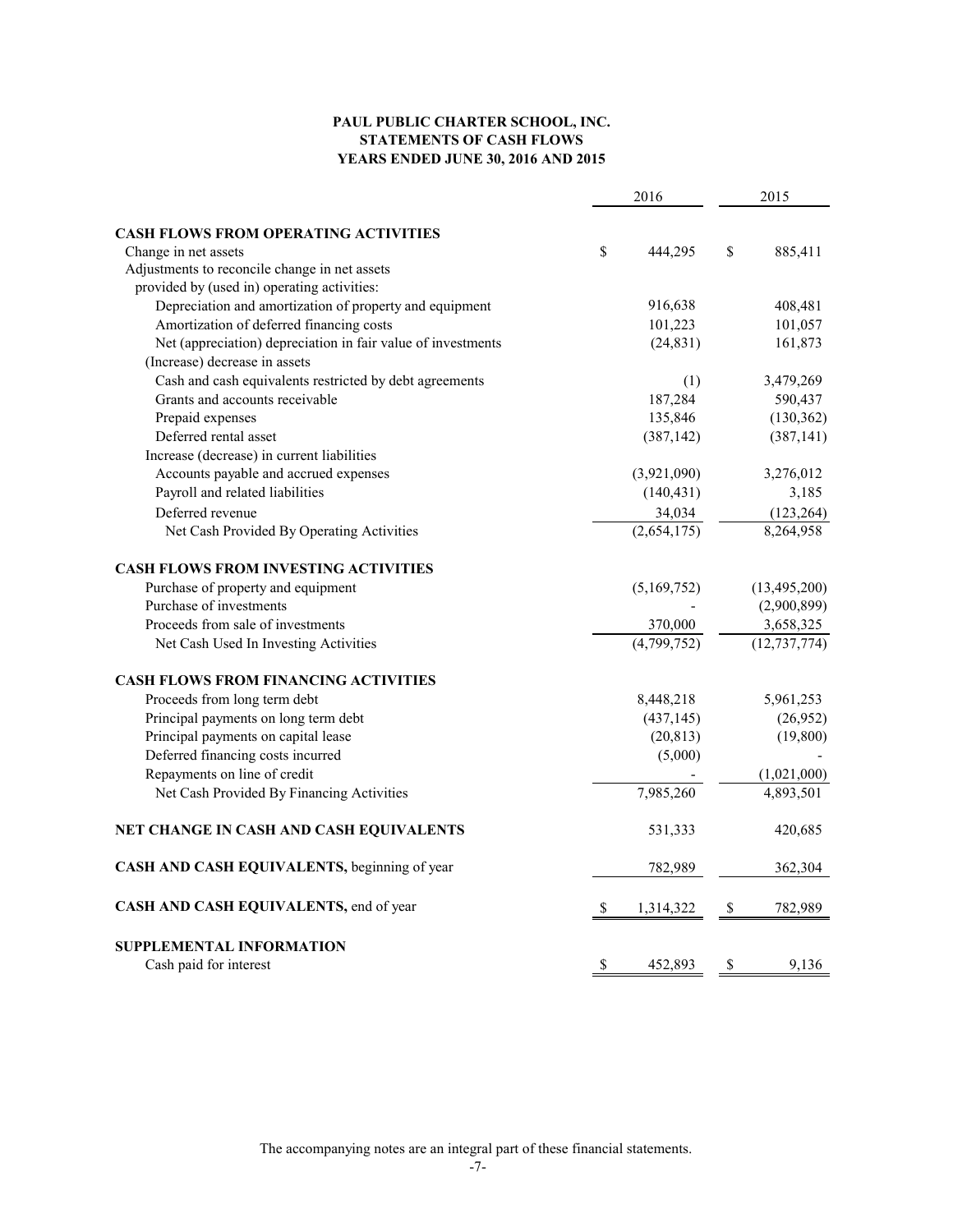## **NOTE A – ORGANIZATION AND PURPOSE**

Paul Public Charter School, Inc. (the "School") was incorporated as a non-stock and not-for-profit organization on July 1, 2000 under the laws of the District of Columbia. The School is an urban public charter school primarily serving minority students from the local neighborhood in sixth through twelfth grade. It is intended to be a twenty-first century learning center and a center in its community where all students experience a demanding academic program. The School is organized around the premise that society has changed dramatically during the past quarter-century and that public schools must change in order to meet new needs.

The School is designed to serve children and adults as integral members of the community; hence, the School is designed to be far more than a traditional service provider. The goal of the School is to provide intellectually challenging experiences required to develop independent, productive, and responsible individuals, who will learn to love learning, will be taught to think critically, and who will demonstrate that they understand the importance of taking active roles in community life. The School's primary sources of support are local appropriations for Charter Schools from the District of Columbia Government, federal entitlements and grants from private foundations.

## **NOTE B – SUMMARY OF SIGNIFICANT ACCOUNTING POLICIES**

## Basis of Accounting

The School's financial statements are prepared on the accrual basis of accounting. Therefore, revenue and related assets are recognized when earned and expenses and related liabilities are recognized as the obligations are incurred.

#### Basis of Presentation

Financial statement presentation follows the Financial Accounting Standards Board ("FASB") Accounting Standards Codification ("ASC") Topic *Not-for-Profit Entities*. In accordance with the topic, the School is required to report information regarding its financial position and activities according to three classes of net assets:

*Unrestricted Net Assets* – Net assets not subject to donor-imposed stipulations;

*Temporarily Restricted Net Assets* – Net assets subject to donor-imposed stipulations that may or will be met by either actions of the School and/or the passage of time;

*Permanently Restricted Net Assets* – Net assets subject to donor-imposed stipulations that they be maintained permanently by the School. The School had no permanently restricted net assets as of June 30, 2016 and 2015.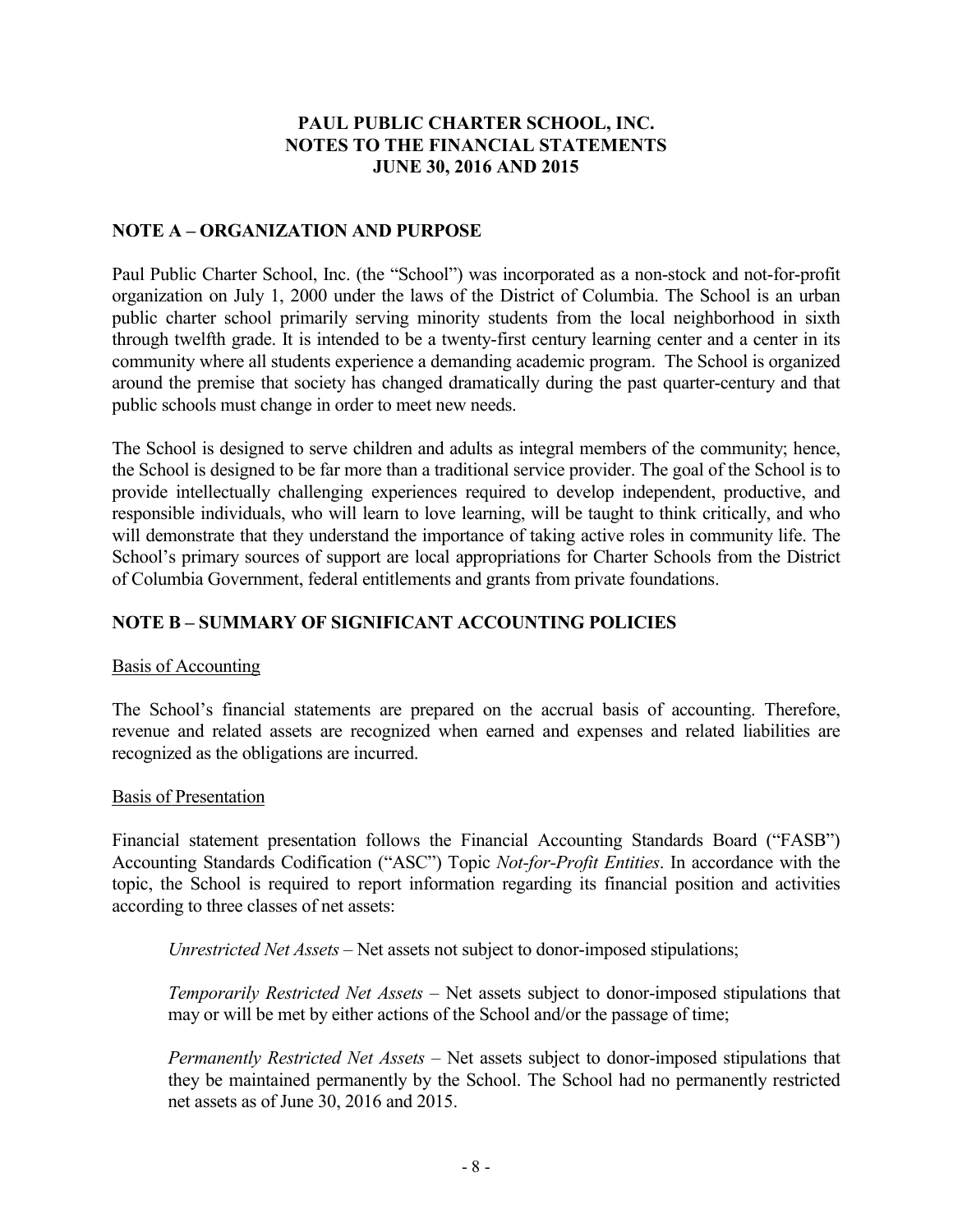(continued)

### **NOTE B – SUMMARY OF SIGNIFICANT ACCOUNTING POLICIES** (continued)

#### Use of Estimates

The preparation of financial statements in conformity with U.S. generally accepted accounting principles requires management to make estimates and assumptions that affect certain reported amounts of assets and liabilities and disclosure of contingent assets and liabilities at the date of the financial statements and reported amounts of revenues and expenses during the reporting period. Actual results could differ from those estimates.

#### Cash and Cash Equivalents

The term cash and cash equivalents as used in the accompanying financial statements include currency on hand, demand deposits, and highly liquid investments purchased from financial institutions with a maturity of three months or less.

#### Cash and Cash Equivalents Restricted by Debt Agreements

Cash and cash equivalents restricted by debt agreements is comprised of cash and cash equivalents received by the School as loan proceeds in connection with the long term debt described in Note G.

#### Accounts and Grants Receivable

Accounts receivable related to program service fees are recognized as revenue on the accrual basis of accounting at the time the program activity has occurred. Grants receivable consist of unsecured amounts due from public funding sources whose ability to pay are subject to appropriations. Accounts and grants receivable are stated at the amount management expects to collect from outstanding balances. Management believes that all accounts and grants receivable balances will be collected within one year or less; therefore, no allowance for doubtful accounts has been recorded.

#### Investments

Investments are stated at fair value. Dividends are recorded on the ex-dividend date. Interest is recognized when earned. Purchases and sales of investments are reflected on a trade-date basis. Net appreciation (depreciation) in fair value of investments is recognized in the statements of activities in the period in which the changes occur.

#### Investments Restricted by Debt Agreements

In accordance with the terms of the Building Hope Loan and OPCSFS Loan agreements (see Note G), amounts of \$1,200,000 and \$1,000,000, respectively, were required to be held in collateral escrow accounts for which the lenders have the right to draw from in the event of non payment.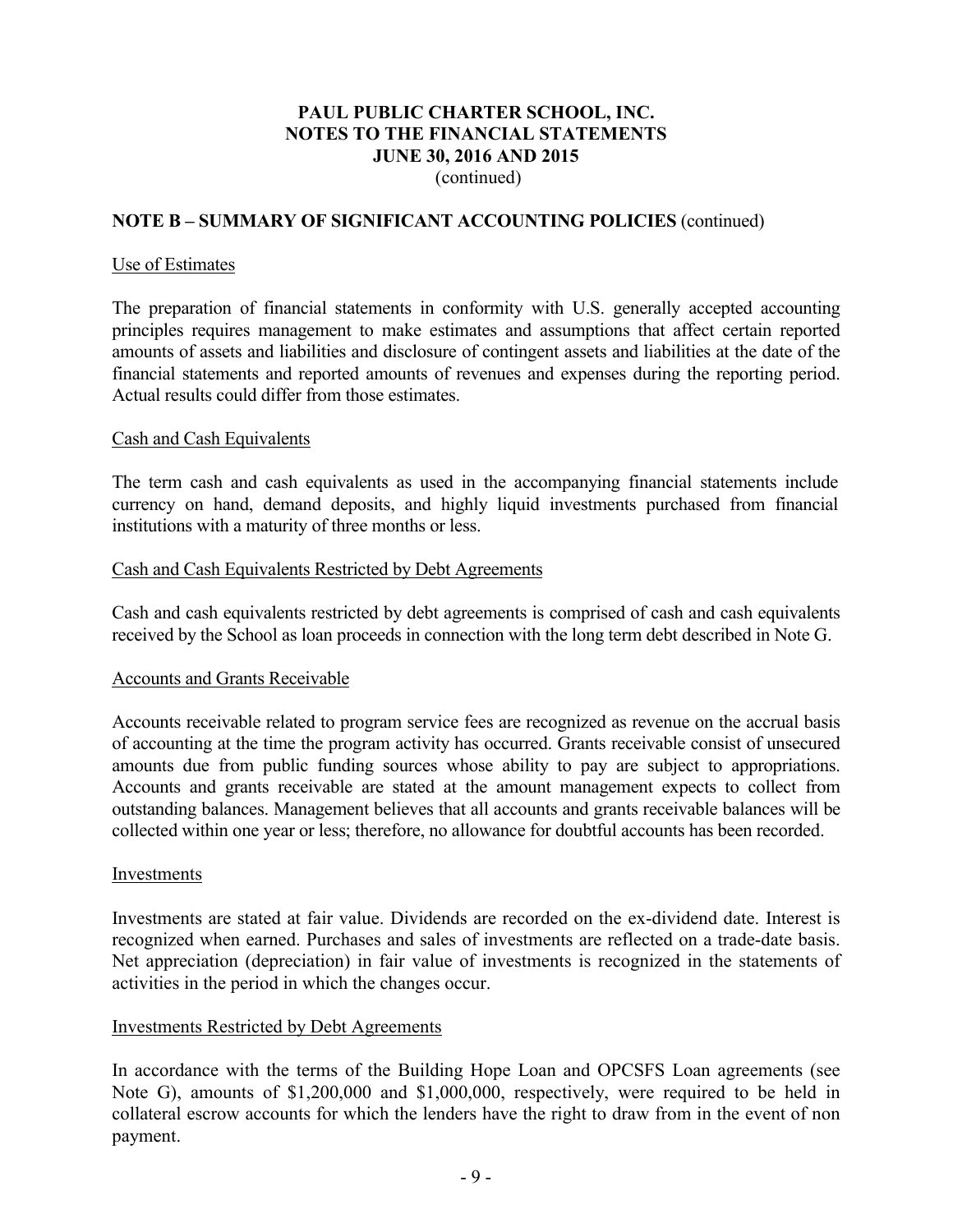(continued)

## **NOTE B – SUMMARY OF SIGNIFICANT ACCOUNTING POLICIES** (continued)

#### Investments Restricted by Debt Agreements (continued)

If the collateral escrow account reduces below these established amounts, the School is required to fund the accounts to maintain the required balances. These investments restricted by debt agreements are comprised of equity and fixed income investment funds (see Note D).

#### Property and Equipment

Property and equipment are stated at cost, or at fair market value if donated. Expenditures for maintenance and repairs which do not improve or extend the life of the respective asset and are less than \$1,000 are charged to expense when incurred. Renewals and betterments that materially extend the life of the asset are capitalized. Depreciation is computed using the straight line method over the estimated useful lives of the assets, which range from 2 to 39 years. Leasehold improvements are amortized over the lessor of their useful life or the lease term.

During 2016, the School completed construction and renovations to the existing building. All costs related to the construction had been accumulated as construction-in-progress until completion in December 2015, when these costs were reclassified as leasehold improvements and depreciated over the useful life of the asset.

#### Deferred Financing Costs

Financing costs incurred to secure financing are capitalized and are amortized over the life of the debt on a straight-line basis, which estimates the effective interest method.

#### Deferred Revenue

Deferred revenue results from income received in the current fiscal year and deferred until the next fiscal year in which the service is performed.

#### Revenue Recognition

Contributions received are recorded as unrestricted, temporarily restricted or permanently restricted support, depending on the existence and/or nature of any donor restrictions. When a restriction expires (that is, when a stipulated time restriction ends or the purpose of the restriction is accomplished), temporarily restricted net assets are reclassified to unrestricted net assets and reported in the statement of activities as net assets released from restrictions.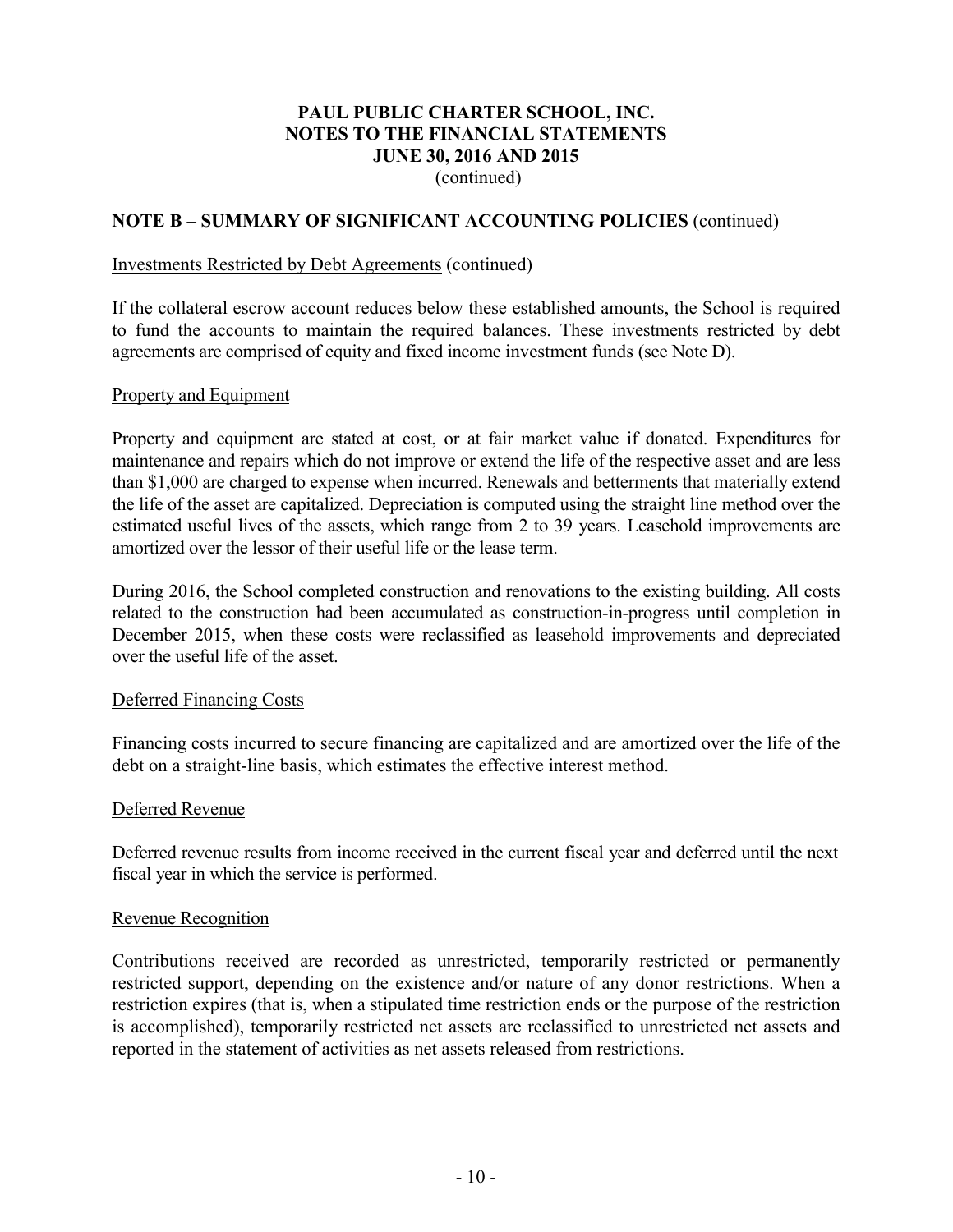(continued)

#### **NOTE B – SUMMARY OF SIGNIFICANT ACCOUNTING POLICIES** (continued)

#### Revenue Recognition (continued)

Grant revenues are received primarily from the District of Columbia Government, and are recognized in the period in which the work is performed.

Per pupil appropriated revenue is recognized during the period for which the associated education services are provided. Per pupil appropriations includes \$2,359,048 and \$2,475,987 for the years ended June 30, 2016 and 2015, respectively for enhancements, such as special education, English language learners, and at-risk students.

#### Donated Goods and Services

Donated goods and services are recorded at fair value at the date of donation. During the year ended June 30, 2016, the School received \$15,000 in donated services from a human resources outsourcing firm. During the year ended June 30, 2015, the School received \$22,565 in donated goods from a charity nonprofit that included items to support the School's growing athletic program. Additionally, the School received \$55,000 in donated services from a nonprofit foundation that provided volunteer services to support the School's Key Messages and Brand Strategy project.

#### Functional Allocation of Expenses

The costs of providing the various programs and other activities have been summarized on a functional basis in the statement of activities. Accordingly, certain costs have been allocated among the programs and supporting services benefited.

#### Reclassifications

Certain amounts for the year ended June 30, 2015 have been reclassified to conform to the current year presentation. The reclassification had no effect on the previously reported net assets or change in net assets.

#### **NOTE C – INCOME TAXES**

The School a 501(c)(3) tax-exempt organization under Section 501(a) of the Internal Revenue Code. The School is, however, subject to tax on business income unrelated to its exempt purpose. The School is also exempt from the District of Columbia sales and property taxes. The School files information returns as required.

The School believes that it has appropriate support for any tax positions taken, and as such, does not have any uncertain tax positions that are material to the financial statements or that would have an effect on its tax-exempt status.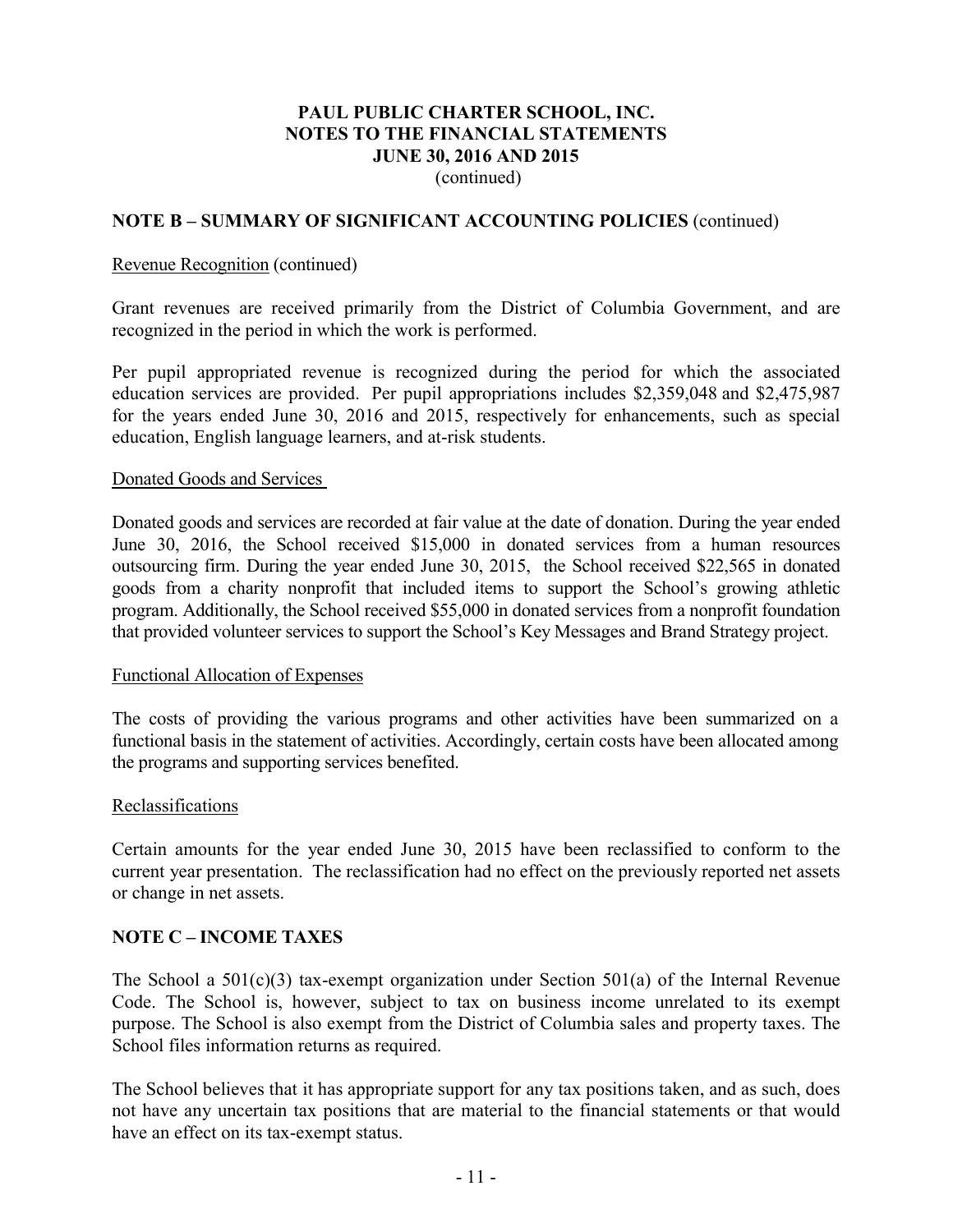(continued)

### **NOTE C – INCOME TAXES** (continued)

There are no unrecognized tax benefits or liabilities that need to be recorded.

The School's information returns are subject to examination by the Internal Revenue Service ("IRS") for a period of three years from the date they were filed, except under certain circumstances. The Form 990 information returns for the years 2012 through 2014 are open for a tax examination by the IRS, although no request has been made as of the date of these financial statements.

### **NOTE D – INVESTMENTS AND FAIR VALUE MEASUREMENTS**

Fair value, as defined in the fair value measurement accounting guidance, is the price that would be received to sell an asset or paid to transfer a liability in an orderly transaction between market participants at the measurement date, or exit price.

The guidance on fair value measurement accounting requires that the School make assumptions market participants would use in pricing an asset or liability based on the best information available. The School considers factors that were not previously measured when determining the fair value of financial instruments. These factors include nonperformance risk (the risk that the obligation will not be fulfilled) and credit risk, of the reporting entity (for liabilities) and of the counterparty (for assets). The fair value measurement guidance prohibits inclusion of transaction costs and any adjustments for blockage factors in determining the instruments' fair value. The principal or most advantageous market should be considered from the perspective of the reporting entity.

Fair value, where available, is based on observable quoted market prices. Where observable prices or inputs are not available, several valuation models and techniques are applied. These models and techniques attempt to maximize the use of observable inputs and minimize the use of unobservable inputs. The process involves varying levels of management judgment, the degree of which is dependent on the price transparency of the instruments or market and the instruments' complexity. Fair values of these investment funds are based on net asset value and provided by the fund investment managers.

To increase consistency and enhance disclosure of the fair value of financial instruments, the fair value measurement accounting guidance established a fair value of inputs to the valuation in technique, into a three-level fair value hierarchy. A financial instrument's level within the fair value hierarchy is based on the lowest level of input significant to the fair value measurement, where Level 1 is the highest and Level 3 is the lowest.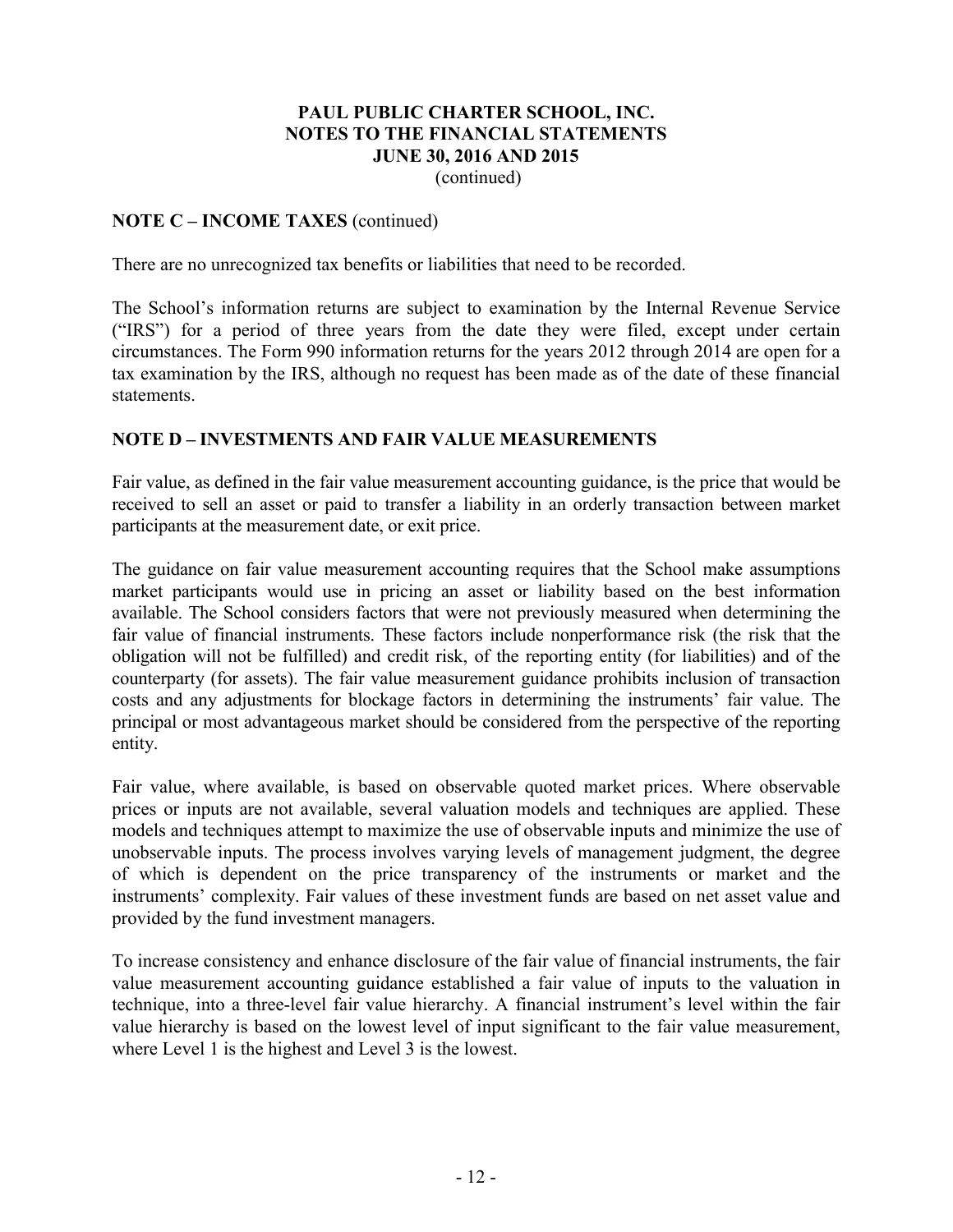(continued)

### **NOTE D – INVESTMENTS AND FAIR VALUE MEASUREMENTS** (continued)

The three levels are defined as follows:

*Level 1* – Observable inputs such as quoted prices in active markets. Active markets are those in which transactions for the asset or liability occur with sufficient frequency and volume to provide pricing information on an ongoing basis.

*Level 2* – Inputs other than quoted prices in active markets that are either directly or indirectly observable. These include quoted market prices for similar assets or liabilities, quoted market prices for identical or similar assets in markets that are not active, adjusted quoted market prices, inputs from observable data such as interest rate and yield curves, volatilities or default rates observable at commonly quoted intervals or inputs derived from observable market data by correlation or other means.

*Level 3* – These are investments where values are based on prices or valuation techniques that require inputs that are both unobservable and significant to the overall fair value measurement. These inputs reflect certain assumptions by management about the assumptions market participants would use in pricing the investments. These investments include non-readily marketable securities that do not have an active market.

The School's investments include investment funds which are not traded on a national exchange or over-the-counter markets, and therefore quoted market prices are not readily available. These investments are valued at net asset value per share that has been calculated in accordance with, and provided by, the investment company, which reports the underlying investments at fair value. Underlying investments contain, but are not limited to, marketable common stocks, other marketable equity-type investments, and marketable securities of intermediate and longer-term maturities.

The net assets value per share are calculated each business day and are accounted for on a trade date, fully accrued basis. Unit values for deposits and withdrawal are based on the net asset values per share determined as of the close of the last business day of the month. These investment funds were deemed to use level 2 inputs based on the redemption terms of the funds. The investment funds may be redeemed on or within three months of the measurement date at the reported net asset value per share.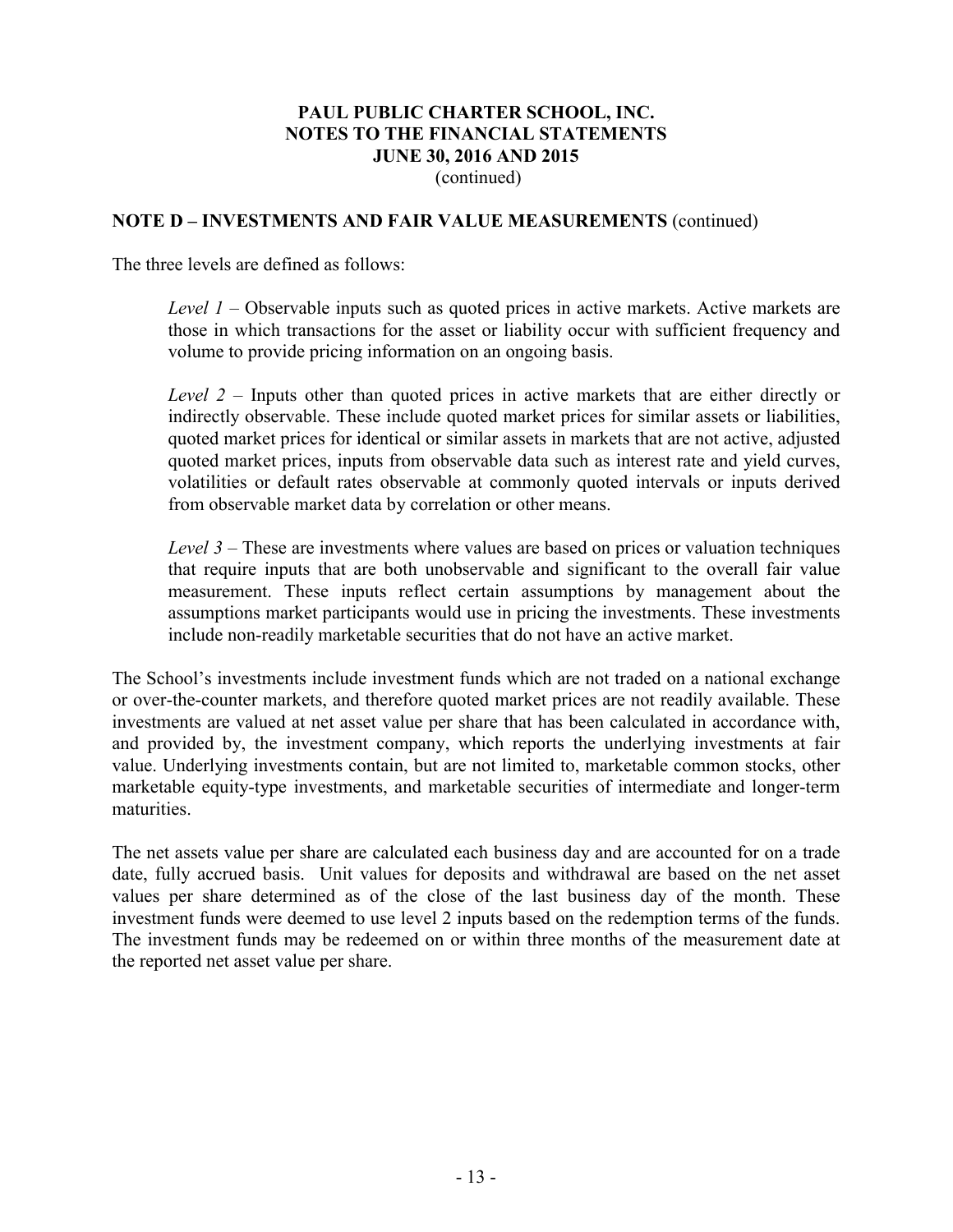(continued)

## **NOTE D – INVESTMENTS AND FAIR VALUE MEASUREMENTS** (continued)

The following table presents the School's fair value hierarchy for investments measured on a recurring basis as of June 30, 2016:

|                             |   | Level 1 | Level 2   |   | Level 3 | Total     |
|-----------------------------|---|---------|-----------|---|---------|-----------|
| Equity                      |   |         |           |   |         |           |
| Multi-Strategy Equity Funds | S |         | 988,131   | S |         | 988,131   |
| <b>Fixed Income</b>         |   |         |           |   |         |           |
| Multi-Strategy Bond Funds   |   |         | 1,183,717 |   |         | 1,183,717 |
| Intermediate Term Funds     |   |         | 253,695   |   |         | 253,695   |
| <b>Total Fixed Income</b>   |   |         | 1,437,412 |   |         | 1,437,412 |
| <b>Total Investments</b>    | Φ |         | 2,425,543 |   |         | 2,425,543 |

The following table presents the School's fair value hierarchy for investments measured on a recurring basis as of June 30, 2015:

|   |         | Level 2   |    |         | Total     |
|---|---------|-----------|----|---------|-----------|
|   |         |           |    |         |           |
| S | S       | 1,138,263 | \$ |         | 1,138,263 |
|   |         |           |    |         |           |
|   |         | 1,582,519 |    |         | 1,582,519 |
|   |         | 49,930    |    |         | 49,930    |
|   |         | 1,632,449 |    |         | 1,632,449 |
| Φ |         | 2,770,712 |    |         | 2,770,712 |
|   | Level 1 |           |    | Level 3 |           |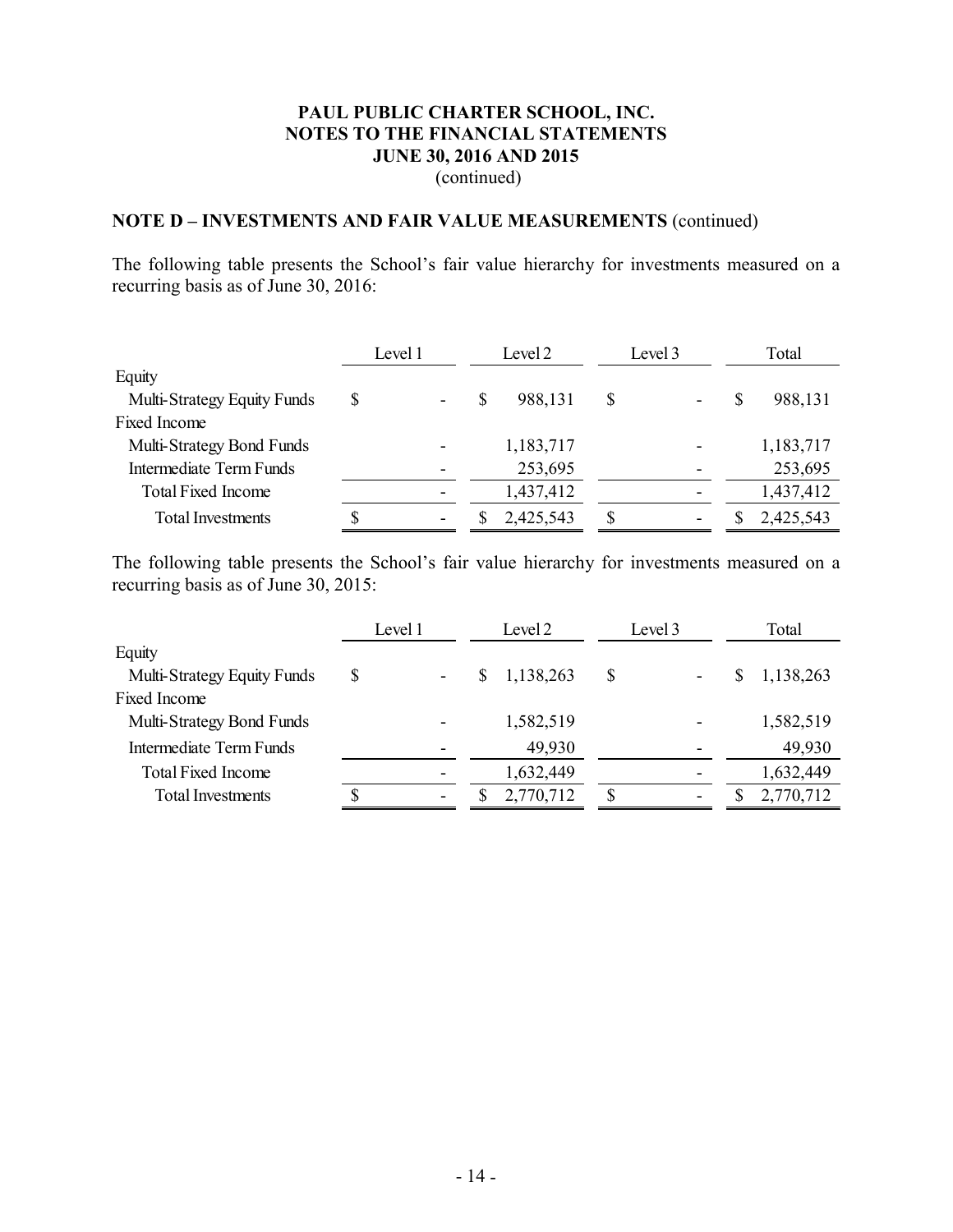(continued)

## **NOTE E – PROPERTY AND EQUIPMENT**

Property and equipment consisted of the following:

|                                 | 2016            | 2015 |             |  |
|---------------------------------|-----------------|------|-------------|--|
| Furniture and fixtures          | \$<br>2,686,912 | \$   | 2,584,454   |  |
| Computer equipment and software | 285,651         |      | 237,633     |  |
| Leasehold improvements          | 24,400,644      |      | 4,541,331   |  |
| Construction in progress        |                 |      | 14,840,038  |  |
|                                 | 27,373,207      |      | 22,203,456  |  |
| Less accumulated depreciation   |                 |      |             |  |
| and amortization                | (4,350,256)     |      | (3,433,619) |  |
| Property and Equipment, Net     | 23,022,951      |      | 18,769,837  |  |

Construction in progress includes on-going renovations to the School that began during the year ended June 30, 2013 and was concluded in December 2015. The School capitalized interest related to construction activities totaling \$303,277 and \$290,154, for the years ended June 30, 2016 and 2015, respectively. The interest capitalized is reported as a component of construction-in-progress until the related asset was put into service. Depreciation and amortization expense for the years ended June 30, 2016 and 2015 totaled \$904,401 and \$408,481, respectively.

The cost of capital leased equipment totaled \$97,609. Depreciation expense attributed to capital leased assets as of June 30, 2016 and 2015 totaled \$12,237 and \$12,237, respectively. Accumulated depreciation for capital leased assets for the years ended June 30, 2016 and 2015 was \$53,027 and \$40,790, respectively.

## **NOTE F – DEFERRED FINANCING COSTS**

The following is a summary of deferred financing costs as of June 30:

|                                 | 2016 |            |              | 2015       |
|---------------------------------|------|------------|--------------|------------|
| Loan fees                       |      | 510,284    | <sup>S</sup> | 505,284    |
| Less allowance for amortization |      | (202, 280) |              | (101, 057) |
| Deferred Financing Costs, Net   |      | 308,004    |              | 404,227    |

Amortization expense for the years ended June 30, 2016 and 2015 was \$101,223 and \$101,057 respectively.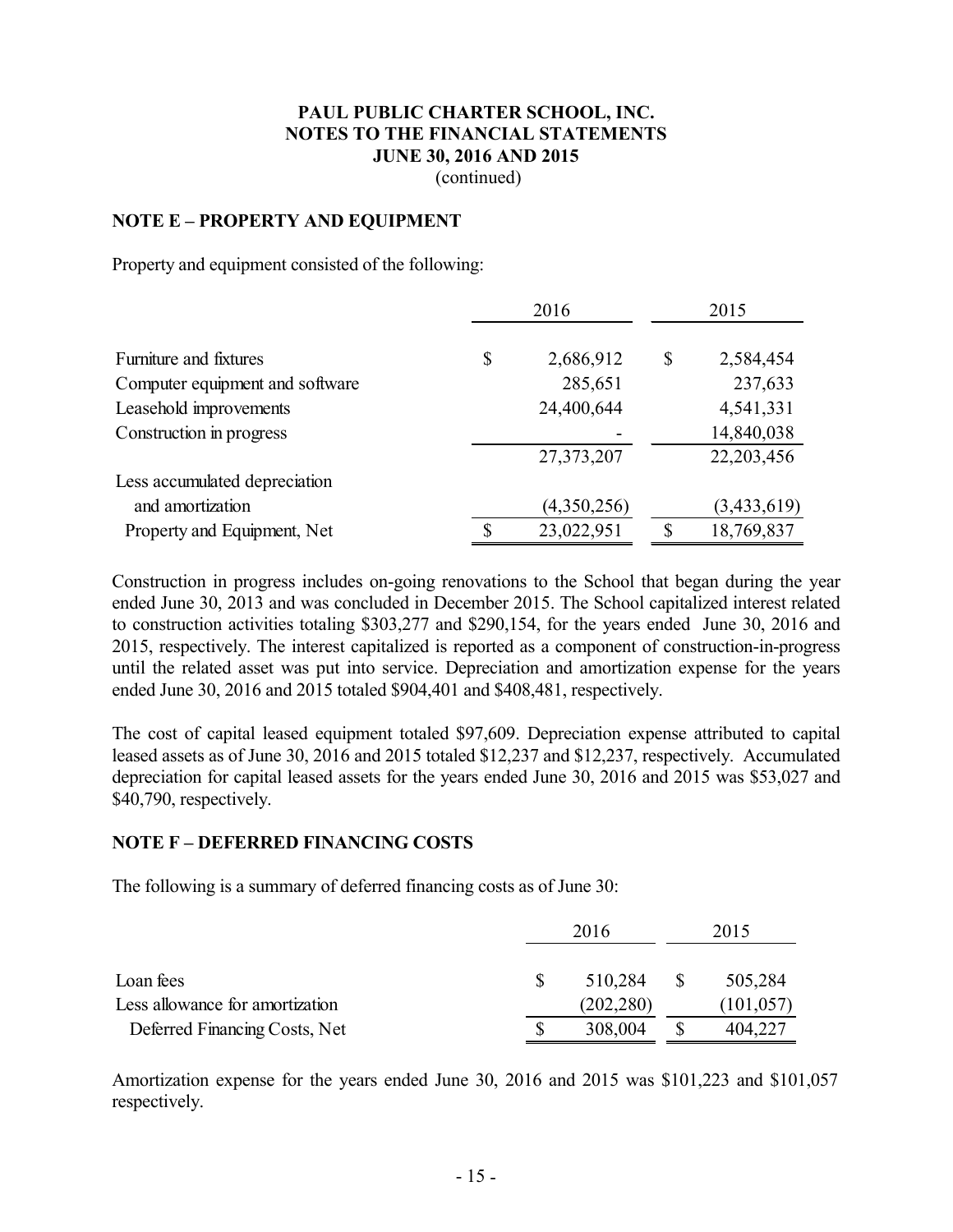(continued)

### **NOTE G – LONG-TERM DEBT**

On June 12, 2014, the School secured three associated loans to finance renovations and developments of the School's facility and payment of facility rent. These three loans comprised of \$16,100,000 with Bank of America (BOA Loan), \$2,000,000 with the District of Columbia's Office of Public Charter School Financing and Support (OPCSFS Loan), and \$2,000,000 with Building Hope, a District of Columbia nonprofit corporation (Building Hope Loan). The BOA Loan is senior to the OPCSFS and Building Hope Loan per the terms of the agreements. Draws must be in simultaneous and even amounts between the OPCSFS Loan and Building Hope Loan.

The terms of the BOA Loan require the OPCSFS Loan and Building Hope Loan to be drawn completely prior to drawing from the BOA Loan funds. Draws from the BOA Loan can be made not more frequently than monthly. Interest accrues daily at an annual rate of LIBOR daily floating rate plus 375 basis points (4.20% and 3.90%, respectively as of June 30, 2016 and 2015). Interest only payments were due quarterly through April 1, 2015. Principal plus interest payments are due quarterly in arrears beginning April 1, 2015 and paid over a 25 year amortization schedule. The BOA Loan is subject to additional principal payments based on a factor of a portion of annual grant and contribution income. The BOA Loan matures on June 12, 2019. The outstanding principal on the BOA Loan as of June 30, 2016 and 2015 was \$14,087,470 and \$5,961,253, respectively.

The OPCSFS Loan is for a term of five years with interest of 4.5% per annum. Interest only payments are due quarterly through January 31, 2015. Thereafter, principal and interest payments are due quarterly based upon a 15 year amortization schedule, beginning September 2015. The balance outstanding on the loan as of June 30, 2016 and 2015 was \$1,952,696 and \$2,000,000, respectively.

The Building Hope Loan is for a term of five years with interest of 6% per annum. Interest only payments are due quarterly through January 31, 2015. Thereafter, principal and interest payments are due quarterly based upon a 15 year amortization schedule. The balance outstanding on the loan as of June 30, 2016 and 2015 was \$1,905,208 and \$1,973,048, respectively.

Per the terms of the BOA Loan, America's Charter School Finance Corporation (an affiliate of Building Hope) and OPCSFS issued credit enhancements of \$500,000 each to the School to secure the loans. The BOA Loan is collateralized by all real and personal property of the School. The collateral for the Building Hope Loan and OPCSFS Loan is a second lien on all facility improvements, per pupil payments, facility allowances, and all other revenue attributable to the facility.

The aforementioned loan agreements contain certain restricted, financial, and nonfinancial covenants. In the opinion of management, the School has complied with the required covenants.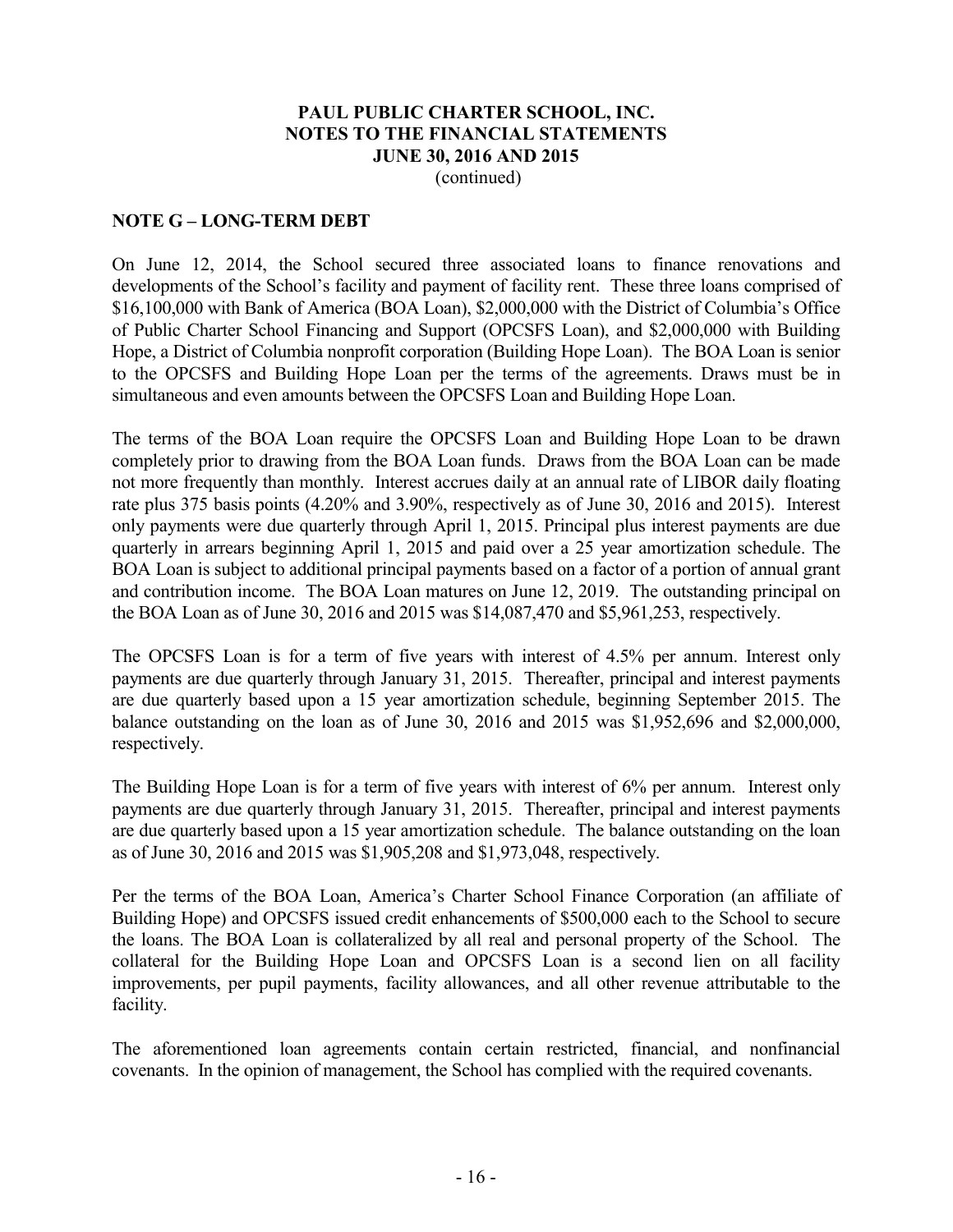(continued)

### **NOTE G – LONG-TERM DEBT** (continued)

Future minimum payments on long-term debt are as follows for years ending June 30:

| 2017  | S. | 887,733      |
|-------|----|--------------|
| 2018  |    | 849,787      |
| 2019  |    | 16,207,854   |
| Total |    | \$17,945,374 |

### **NOTE H – CAPITAL LEASE PAYABLE**

The School entered into a capital lease for copying equipment on February 1, 2012, secured by the equipment. The obligation under the capital lease has been recorded at the present value of future minimum lease payments, discounted at an interest rate of 5%.

Future minimum payments under capital leases are as follows for the years ended June 30:

| 2017                               | 14,736 |
|------------------------------------|--------|
| Less: Amount representing interest | (273)  |
| Present value of future payments   | 14,463 |

#### **NOTE I – TEMPORARILY RESTRICTED NET ASSETS**

Temporarily restricted net assets as of June 30, 2016 and 2015 were restricted for the following purposes:

|                          | 2016 |                          | 2015 |         |
|--------------------------|------|--------------------------|------|---------|
| New Schools Venture Fund | \$   | $\overline{\phantom{a}}$ |      | 100,000 |
| Flamboyan                |      |                          |      | 10,000  |
| Other                    |      | 1,000                    |      | 1,000   |
| Total                    | \$   | 1,000                    | Ÿ    | 111,000 |

#### **NOTE J – RETIREMENT PLAN**

The School maintains a salary reduction plan under Section 403(b) of the Internal Revenue Code ("the Plan"). Employees that work 20 hours or more per week are eligible to participate in the Plan. The School contributes a discretionary percentage of compensation, which is determined by the Board of Trustees.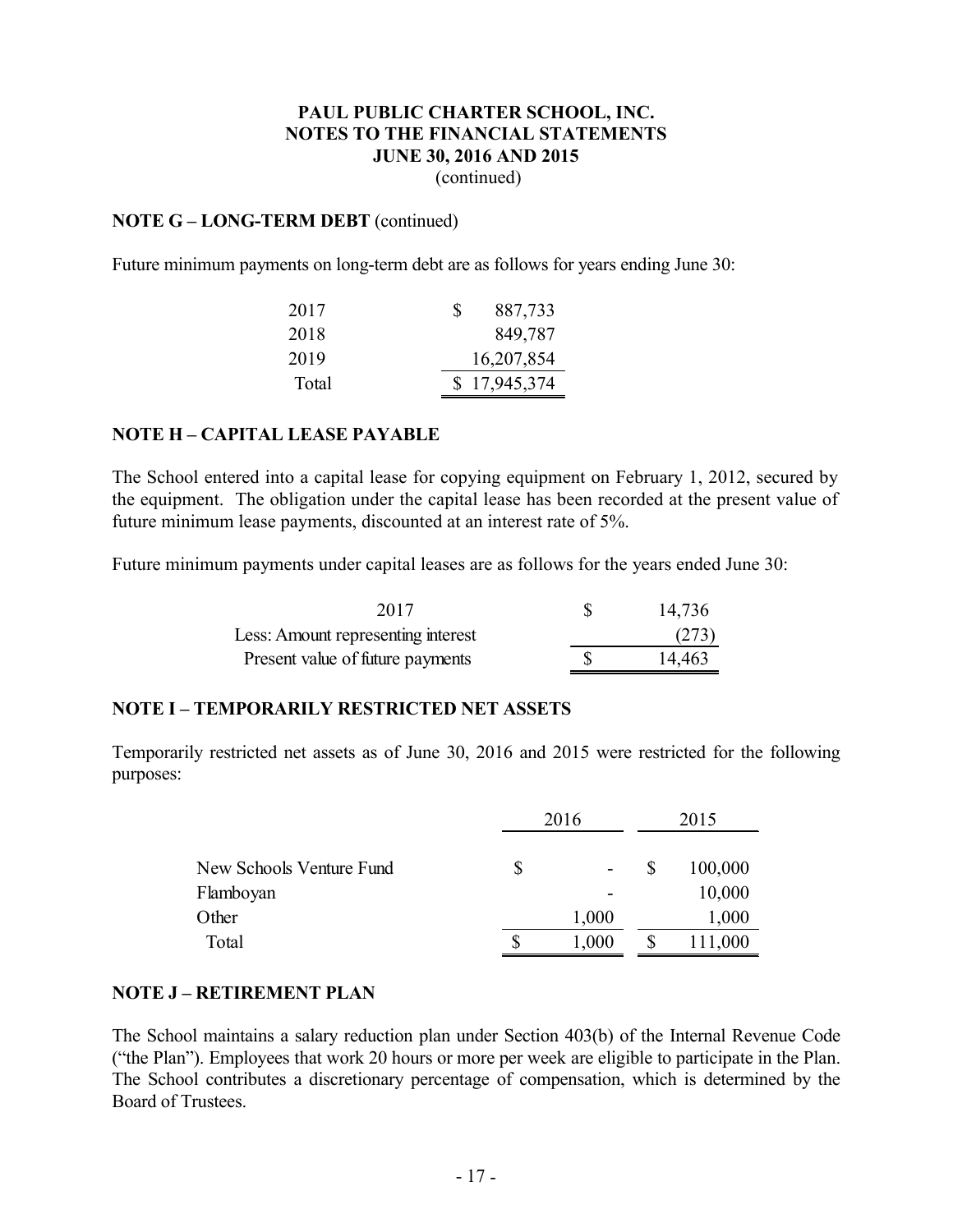(continued)

### **NOTE J – RETIREMENT PLAN** (continued)

The School is currently making employer matching contributions of 100% up to 3% of annual employee compensation and an additional employer discretionary contribution of 3% of annual employee compensation regardless of the amount the employee deferred. Employees are immediately vested 100% in their respective contributions and become 100% vested in employer contribution after two years of service. For the years ended June 30, 2016 and 2015 employer contributions totaled \$278,225 and \$335,401, respectively.

### **NOTE K – LEASE COMMITMENTS**

The School entered into a lease agreement with the District of Columbia Public Schools for facility space located at 5901  $9<sup>th</sup>$  Street NW, Washington, DC on August 11, 2003. The term of the lease is from September 1, 2003 to August 31, 2018 with options to renew for three consecutive periods of five additional years each. On July 1, 2013 the lease agreement was amended. The revised term of the lease is from July 1, 2013 to June 30, 2038, with option to extend for one additional period of twenty five years. The monthly lease payments were \$41,923 for the first five years and \$2,137 for years eleven through twenty-five. No lease payments were re due for years six through ten.

In June 2016, the lease was amended whereby effective July 1, 2016 monthly payments will be \$5,261 through June 2038.

Future minimum lease payments are as follows for the years ended June 30:

| 2017       | S  | 63,136    |
|------------|----|-----------|
| 2018       |    | 63,136    |
| 2019       |    | 63,136    |
| 2020       |    | 63,136    |
| Thereafter |    | 1,136,454 |
| Total      | \$ | 1,388,998 |

Rent expense related to the lease for each of the years ended June 30, 2016 and 2015 was \$115,928. The difference between rent paid and straight-line rent expense is reflected as deferred rent in the accompanying statements of financial position.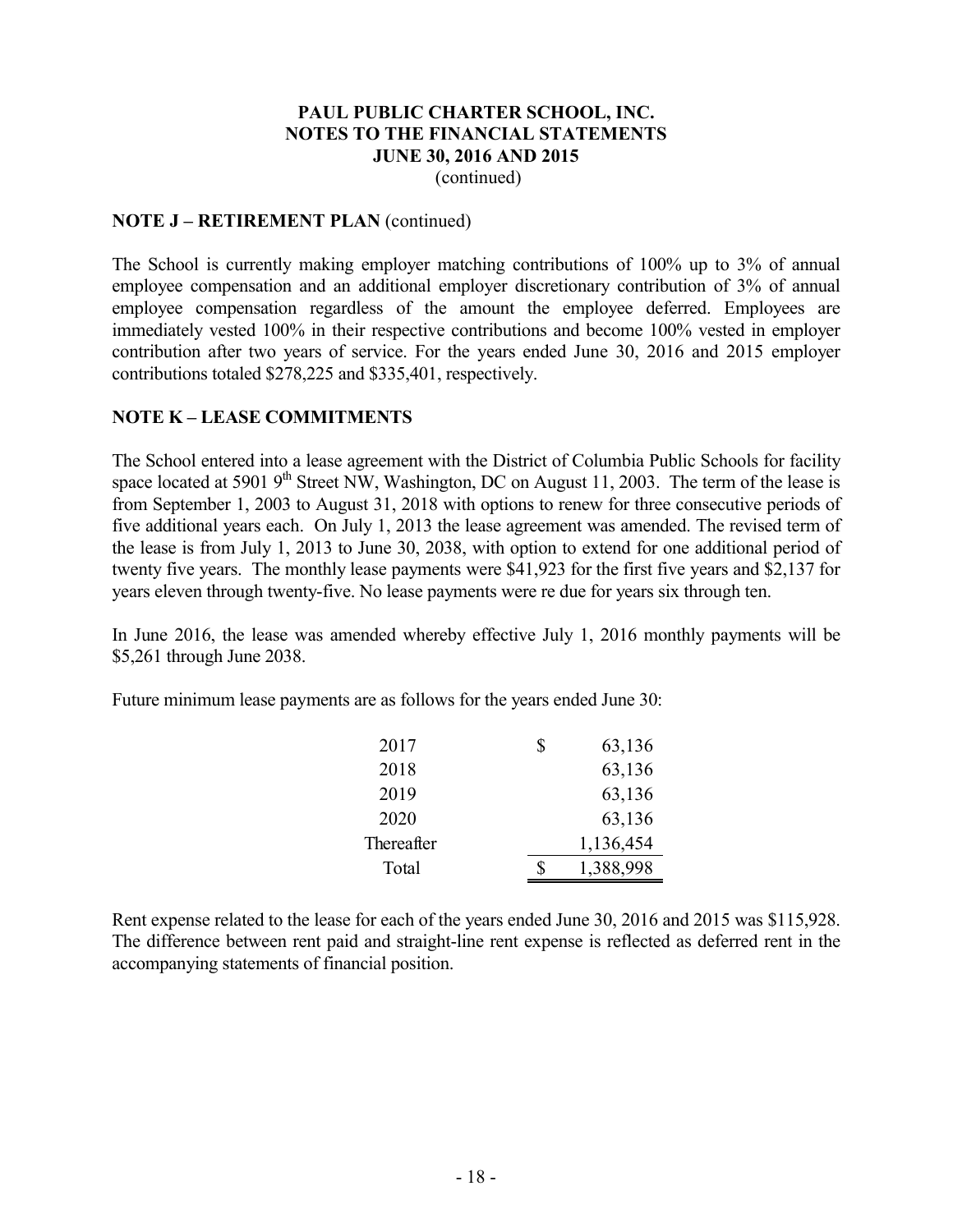(continued)

## **NOTE L – CONCENTRATIONS**

The School receives a substantial amount of funding from the District of Columbia based on student enrollment according to the Uniform per Student Funding Formula developed by the Mayor and City Council. For the years ended June 30, 2016 and 2015, the School's total revenue consisted of 76% and 75%, respectively, of revenue from the District of Columbia Board of Education. Reduction of this source of support would have a significant impact on the School's programs and activities.

Balances in certain cash accounts occasionally exceed \$250,000, the maximum amount insured by the Federal Deposit Insurance Corporation. The School has not experienced any losses in such accounts and believes it is not exposed to any significant credit risk.

## **NOTE M – SUBSEQUENT EVENTS**

In October 2016, the School executed an amendment to its loan agreement with Bank of America which defined the magnitude of the remaining draws the School could make under the loan. As a result of the amendment, the final loan balance was reduced and quarterly principal payments changed from \$161,000 to \$141,505. In preparing these financial statements, the School's management has evaluated events and transactions for potential recognition or disclosure through December 7, 2016, the date the financial statements were available to be issued. There were no additional events or transactions that were discovered during the evaluation that required recognition or further disclosure.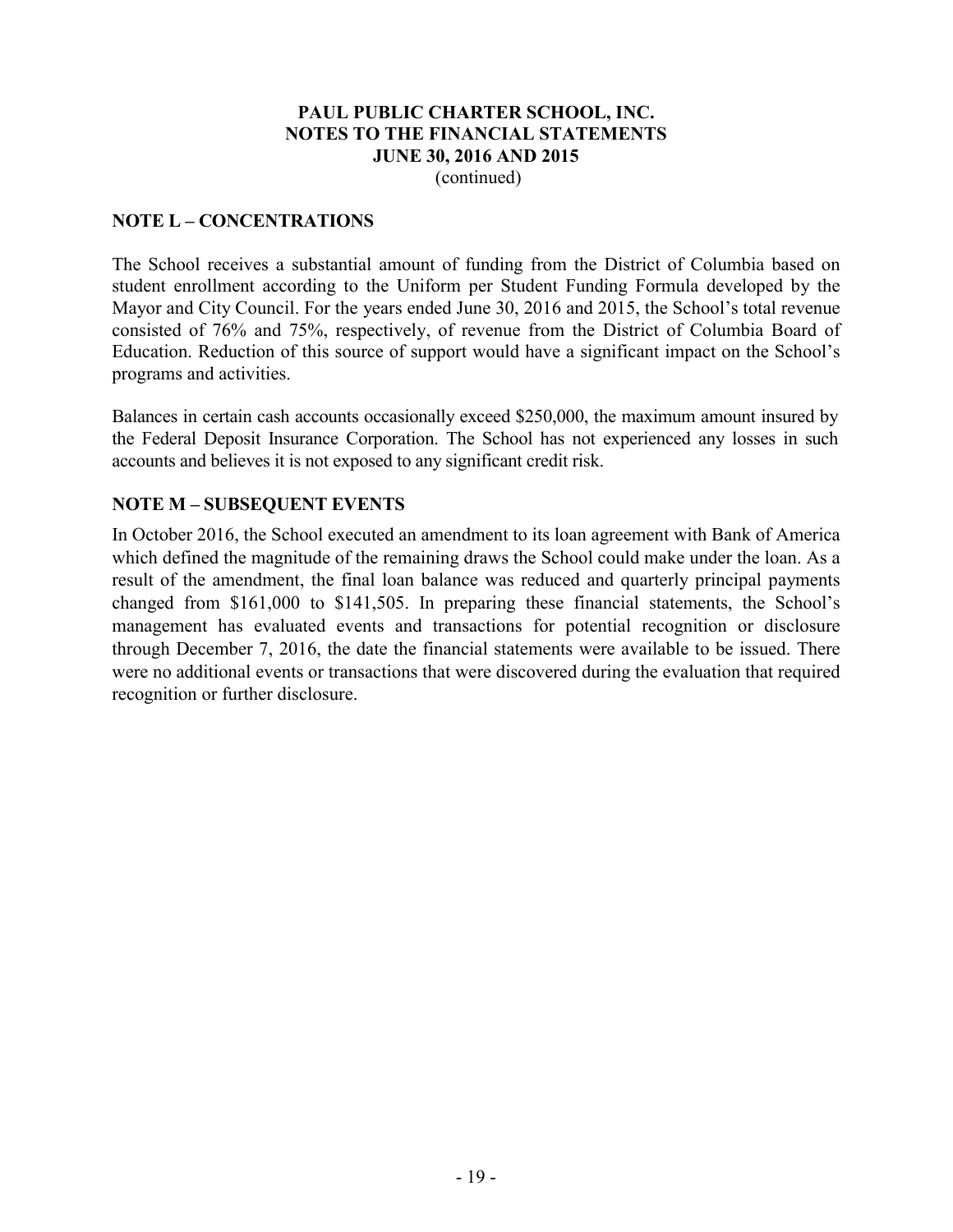

## **Independent Auditor's Report on Internal Control Over Financial Reporting and on Compliance and Other Matters Based on an Audit of Financial Statements Performed in Accordance with** *Government Auditing Standards*

The Board of Trustees Paul Public Charter School, Inc. Washington, DC

We have audited, in accordance with the auditing standards generally accepted in the United States of America and the standards applicable to financial audits contained in the *Government Auditing Standards* issued by the Comptroller General of the United States, the financial statements of Paul Public Charter School, Inc. (the "School"), which comprise the statement of financial position as of June 30, 2016, and the related statements of activities, functional expenses and cash flows for the year then ended, and the related notes to the financial statements, and have issued our report thereon dated December 7, 2016.

## **Internal Control Over Financial Reporting**

In planning and performing our audit of the financial statements, we considered the School's internal control over financial reporting (internal control) to determine the audit procedures that are appropriate in the circumstances for the purpose of expressing our opinion on the financial statements, but not for the purpose of expressing an opinion on the effectiveness of the School's internal control. Accordingly, we do not express an opinion on the effectiveness of the School's internal control.

A *deficiency in internal control* exists when the design or operation of a control does not allow management or employees, in the normal course of performing their assigned functions, to prevent, or detect and correct misstatements on a timely basis. A *material weakness* is a deficiency, or a combination of deficiencies, in internal control such that there is a reasonable possibility that a material misstatement of the entity's financial statements will not be prevented, or detected and corrected on a timely basis. A *significant deficiency* is a deficiency, or a combination of deficiencies, in internal control that is less severe than a material weakness, yet important enough to merit attention by those charged with governance.

Our consideration of internal control over financial reporting was for the limited purpose described in the first paragraph of this section and was not designed to identify all deficiencies in internal control over financial reporting that might be material weaknesses or significant deficiencies. Given these limitations, during our audit we did not identify any deficiencies in internal control that we consider to be material weaknesses. However, material weaknesses may exist that have not been identified.